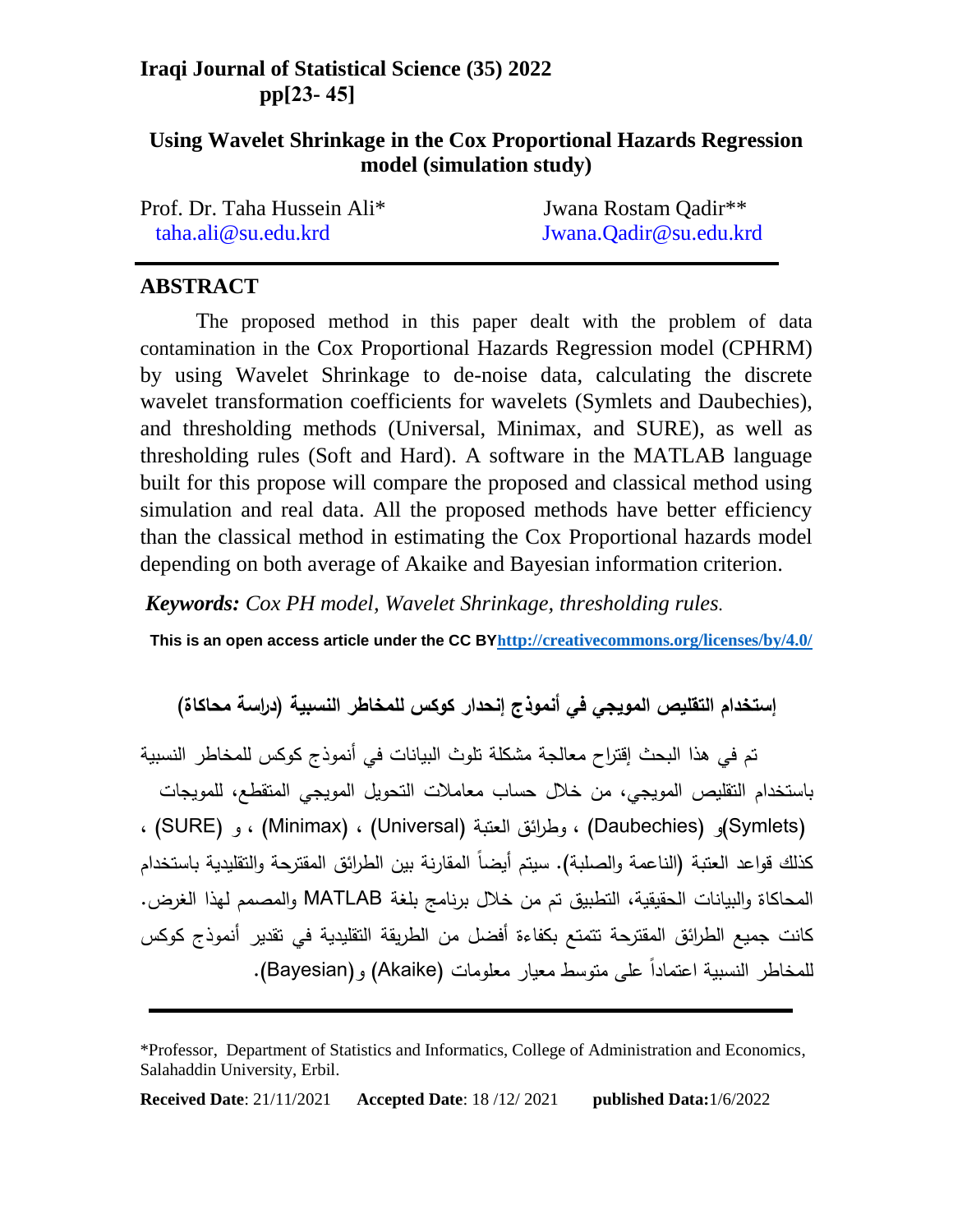### **1. Introduction**

There are two major regression models used for censored data: proportional hazards (PH) model for Cox as a semi-parametric method (Cox, 1972) and accelerated failure time (AFT) models as a parametric method, e.g. Exponential, Weibull, and Lognormal distributions are parametric models lead to some benefits (Lawless, 1998). However, Cox regression is the most widely employed model in survival analysis.

In addition, the Cox model is widely used because it is reliable, the estimated risks are never negative, and the hazard ratio can be computed (Singh, 2011). The Cox model has played a vital role in applied survival analysis during the last three decades. The model and its software implementations have popularized survival analysis and made it accessible to researchers in varied disciplines who are not necessarily statisticians. It has been so successful that it is probably used in most practical analyses of the effects of covariates on survival (Royston, and Lambert, 2011). In order to calculate and test regression coefficients, even when all of the parametric model's assumptions are met, the CPHRM, has high efficiency when it is parametric models (for example, the Weibull and Gamma model with proportional hazards). When parametric model assumptions are not available (for example, when a Weibull and Gamma model are employed but the data is not from the Weibull and Gamma survival distribution respectively, resulting in an erroneous model choice), the CPHRM analysis is more efficient than parametric models (Harrell, 2015). Also, the CRPHM assumes two parts: that the proportional hazard (PH) is constant with time, while PH are variables have a log-linear relationship (Ekman, 2017).

On the other hand, wavelets are a good tool for the approximation of high dimensional functions, which feature dominant directions of the periodicity. One-dimensional shift invariant spaces and tensor-product wavelets are generalized to multivariate shift invariant spaces on non-tensorproduct systems. The estimation of the non-parametric regression model in the (AFT) model under right random censorship and investigate the asymptotic rates of convergence of estimators based on thresholding of empirical wavelet coefficients (Linyuan et al. 2006). Wavelet Estimates with censored data are considered, to investigate the asymptotic rates of convergence of estimators by using thresholding of wavelet coefficients (Linyuan et al. 2007). Yogendra et al. (2010) discuss estimation of the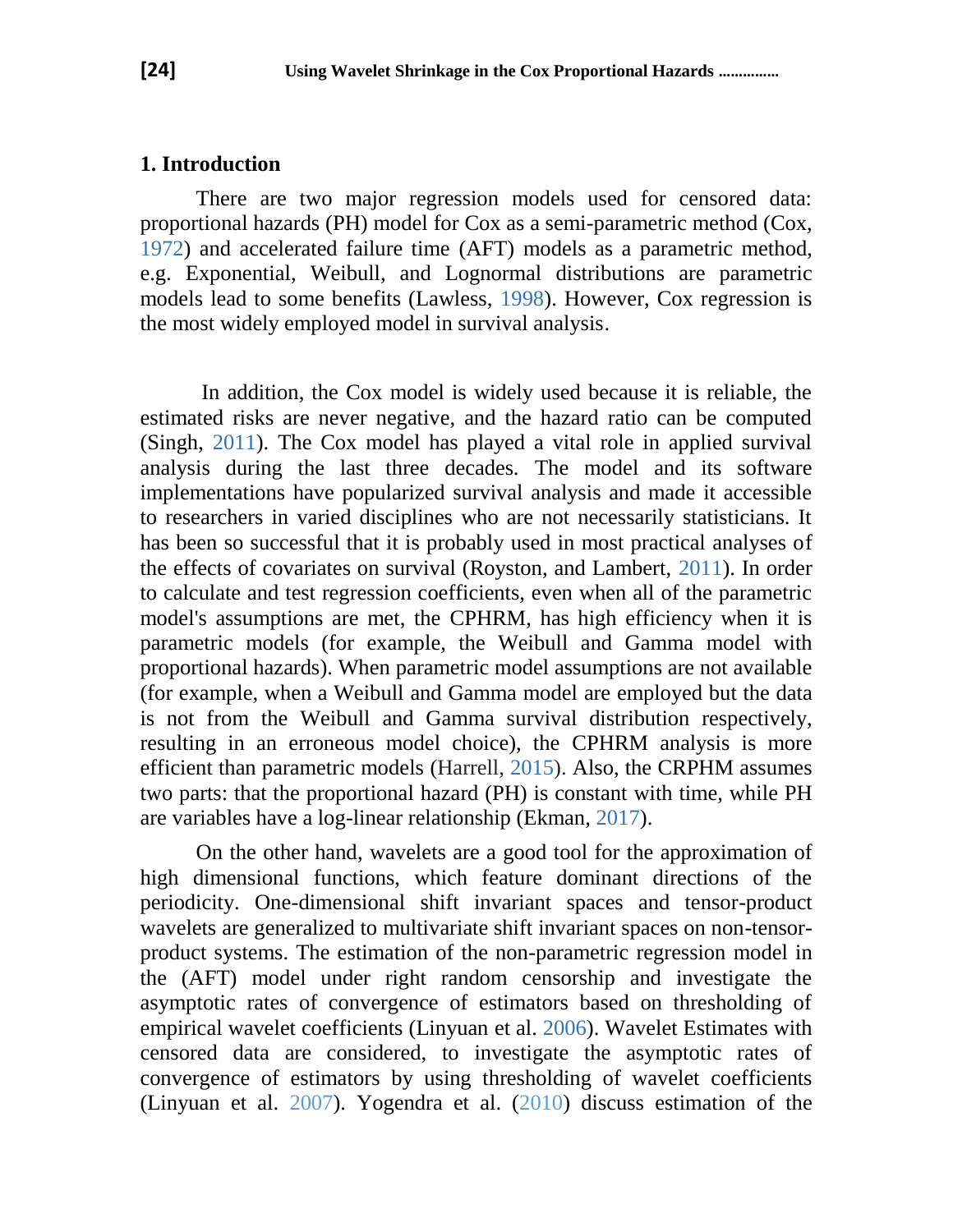density derivative by using wavelets methods by using randomly-censored data and extend the results to asymptotic convergence rates due to Prakasa Rao (1996) and Chaubey et al. (2008) under random censorship model. Eddy (2011) suggest approach in estimating the function suitable compactly supported wavelets like the Daubechies, Symlets or Coiflets family of wavelets, the smoothness and time-frequency properties of these wavelets allow us to find an asymptotically estimators of the slope coefficient of the linear model. Rogério (2016) suggest extraction of an observation in the presence of random noise by wavelet shrinkage has been studied under assumptions that the contaminate is independent and identically distributed and that the samples are evenly spaced with time. Xing et al.  $(2017)$ , discuss the estimation a models with censored data by using wavelet method when the survival function and the censoring times has a stationary  $\alpha$ -mixing sequence, and of the wavelet estimators for varying functions. Christophe et al. (2019) suggest a deal with the estimation of a non-parametric regression with both additive and contaminate, for uniform multiplicative contaminate is considered, and develop a projection estimator by using a several wavelets. Jinru et al. (2020), explained the wavelet estimators of censored mixture density and discuss their point wise asymptotic convergence rates.

## **2. Cox proportional hazard Regression model:**

The CPHRM is as in the following formula:

$$
h(x,t) = h_0(t) \exp\left[\sum_{i=1}^p \beta_i x_i\right]
$$
 (1)

Where  $x_1, x_2, \dots, x_p$  is a collection of covariate  $h_0(t)$  for all explanatory factors, the baseline hazard time *t* represents the hazard for a person with a value of 0.  $\beta_0$ ,  $\beta_1$ ,  $\cdots$ ,  $\beta_p$  are regression coefficient which is estimated by the partial likelihood method (Aako and Are, 2020).

The main advantages of the Cox PH model

- 1- without estimate  $h_0(t)$  we can estimate the parameters  $(\beta_i)$
- 2- we don't have to assume that  $h_0(t)$  follows a Weibull model, or a Gamma model, or any another parametric model.

CPHRM assumptions:

- 1- The  $h_0(t)$  is non-parametric.
- 2- On the log-rate scale, covariate effects are additive and linear.
- 3- Proportional hazards: Over time, the ratio of hazard rates for two groups remains constant.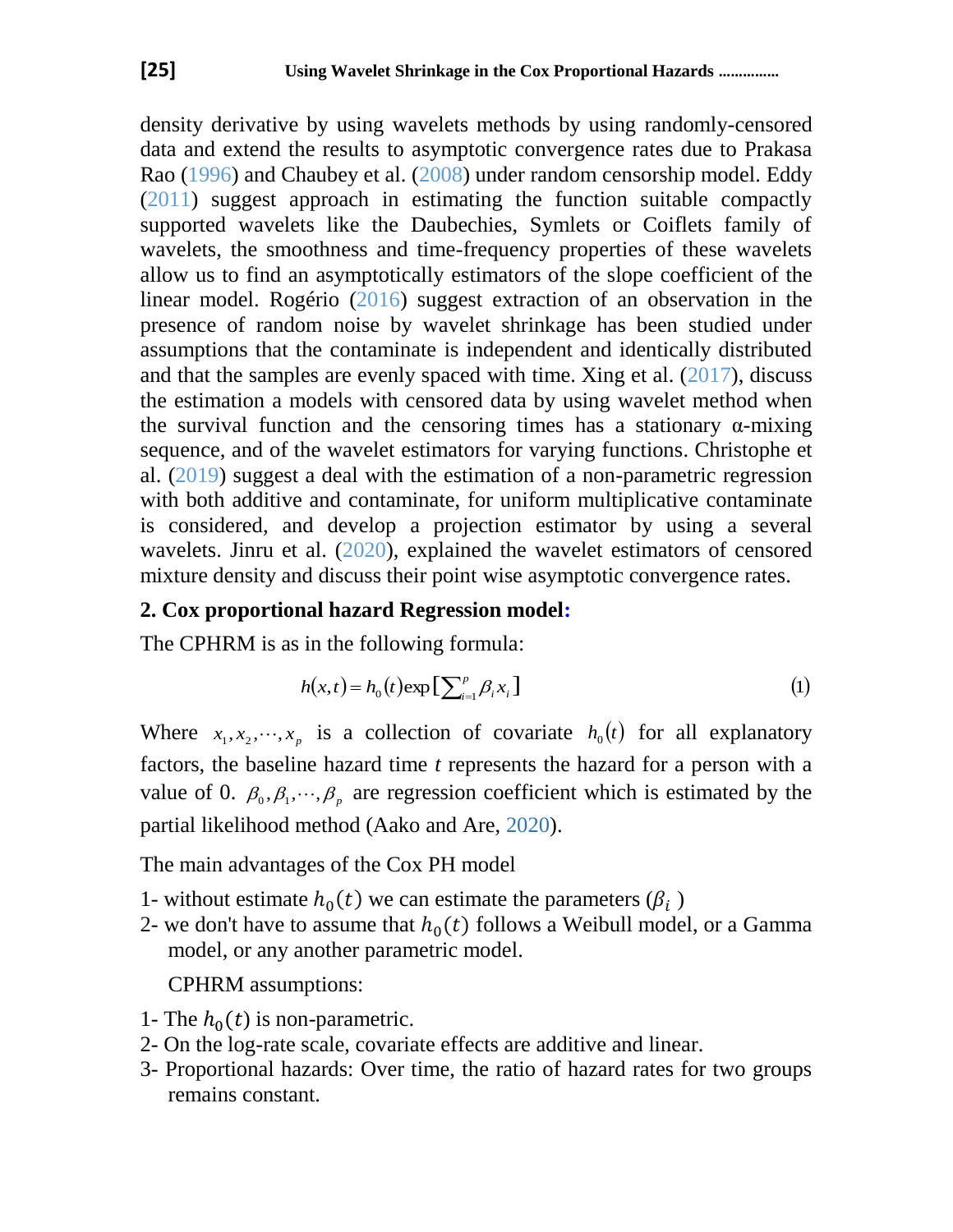4- Time t is "automatically" adjusted.

Time-dependent and time-independent variables are the two types of covariates used in survival analysis.

## **2.1. Tim-dependent Covariates**

Whereas time-dependent covariates are those whose values do change over time. Time-dependent covariates are further categorized into two types, internal and external covariates. Kalbfleisch and Prentice claim that (Aako and Are, 2020), If a time-dependent covariate meets the criteria, it is termed external.

$$
P[X(t) | X(u), T > u] = P[X(t) | X(u), T = u]
$$

for all *u, t,* such that  $0 < u < t$ . This means that at although the covariate could affect the hazard function over time, its upcoming path up to every time *t > u* The occurrence of a failure at time u has no effect*.* in another way, exogenous variables do not need the survival of a subject to exist. An external covariate is one whose value is known in advance at any moment in the future, such as a subject's age or a drug's recommended dose during a research (Liu, 2005).

In the other hand Time-dependent variables may be readily incorporated into the model to account for characteristics that vary over time. the hazard function is defined as:

Let  $z_{ij}(t)$  are independent variables (*j<sup>th</sup>* covariate of the *i*<sup>th</sup> unit under observation), for  $i = 1, 2, \dots, n$ ,  $j = 1, 2, \dots, p$ , and t is an observation with time scale. The notation  $Z_{ij}(t)$  indicates that the value of  $Z_{ij}(t)$  varies as a values with time scale. Then the CPHRM with time-dependent covariates specifies that the hazard rate for the  $i<sup>th</sup>$  individual as in the following formula:

$$
h_i(t) = h_0(t) \exp(Z_i(t))\tag{2}
$$

 $h_0(t)$  is the baseline hazard rate,  $Z_{ij}(t)$  is a vector by  $(1 \times p)$  dimension of independent variables for unit  $i$  and that may be either fixed or dependent time, and  $\beta$  is a regression coefficients for vector by  $(1 \times p)$  dimension. The advantages of the CPHRM over other types of time-to-event methods is the  $h_0(t)$  can be left unspecified in practice. The functional form that a practitioner should perform is that  $h_0(t)$  is a non-negative value of *t*. For researchers with weak substantive theory for the hazard shape when  $Z_{ii}(t) = 0$ , The CPHRM model is more flexible. However, because it assumes proportional hazards (PHs), the CPHRM places a significant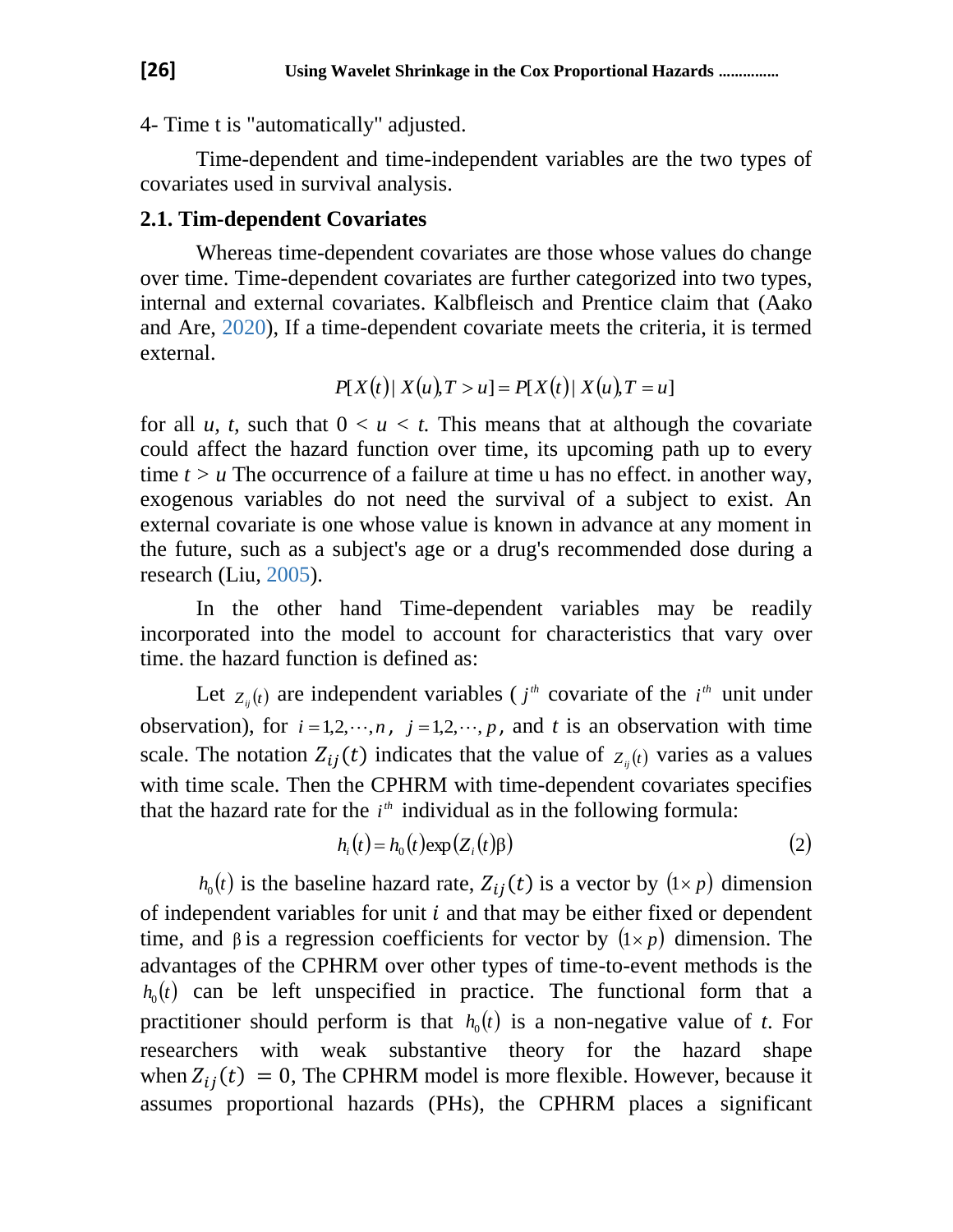limitation on the data. Time-dependent Value of variable differs over time Hazard ratio (HR) formula (3), (Gail et al., 2007):

$$
\widehat{HR} = exp[\sum_{i=1}^{p} \hat{\beta}_i (X_i^* - X_i)]
$$
  
When  $X_i^* = (X_1^*, X_2^*, ..., X_p^*)$  and  $X_i = (X_1, X_2, ..., X_p)$  (3)

## **2.2. Time-independent Covariates**

Independent variables (Covariates) whose values do not vary with time are said to be time-independent (Aako and Are, 2020). Timeindependent The value of the variable remains constant throughout time, whereas the exponential expression includes X but not t. The X in this case are known as time-independent X. Moreover, the hazard ratio comparing any two specifications of X predictors is constant throughout time, according to the (PH) assumption underpinning the Cox PH model. This indicates that the risk posed by one individual is proportionate to the risk posed by any other individual, with the proportionality constant remaining constant throughout time. the cox PH model with time-independent covariates in the formula (4), (Gail et al., 2007).

$$
h(X_i, t) = h_0(t) \exp\left[\sum_{j=1}^p x_{ij} \beta_j\right]
$$
\n<sup>(4)</sup>

#### **2.3. Time-independent and dependent covariates**

Both time-independent and time-dependent predictor variables, we can write the extended Cox model that incorporates both types, as in the following formula:

$$
h(X_i,t) = h_0(t) \exp\left[\sum_{j=1}^{p_1} x_{ij} \beta_j + \sum_{r=1}^{p_2} x_{ir}(t) \beta_r\right]
$$
 (5)

Where  $X_i = X_1, X_2, \dots, X_{p_1}$  time-independent,  $X_i(t) = X_1(t), X_2(t), \dots, X_{p_2}(t)$  timedependent.

#### **3. Wavelet Shrinkage**

Wavelet shrinkage is well established technique for removing the noise present in the observation, while preserving the significant features of the original data (Donoho, 1994). The wavelet shrinkage based on thresholding of the wavelet coefficients.

#### **3.1. Wavelet**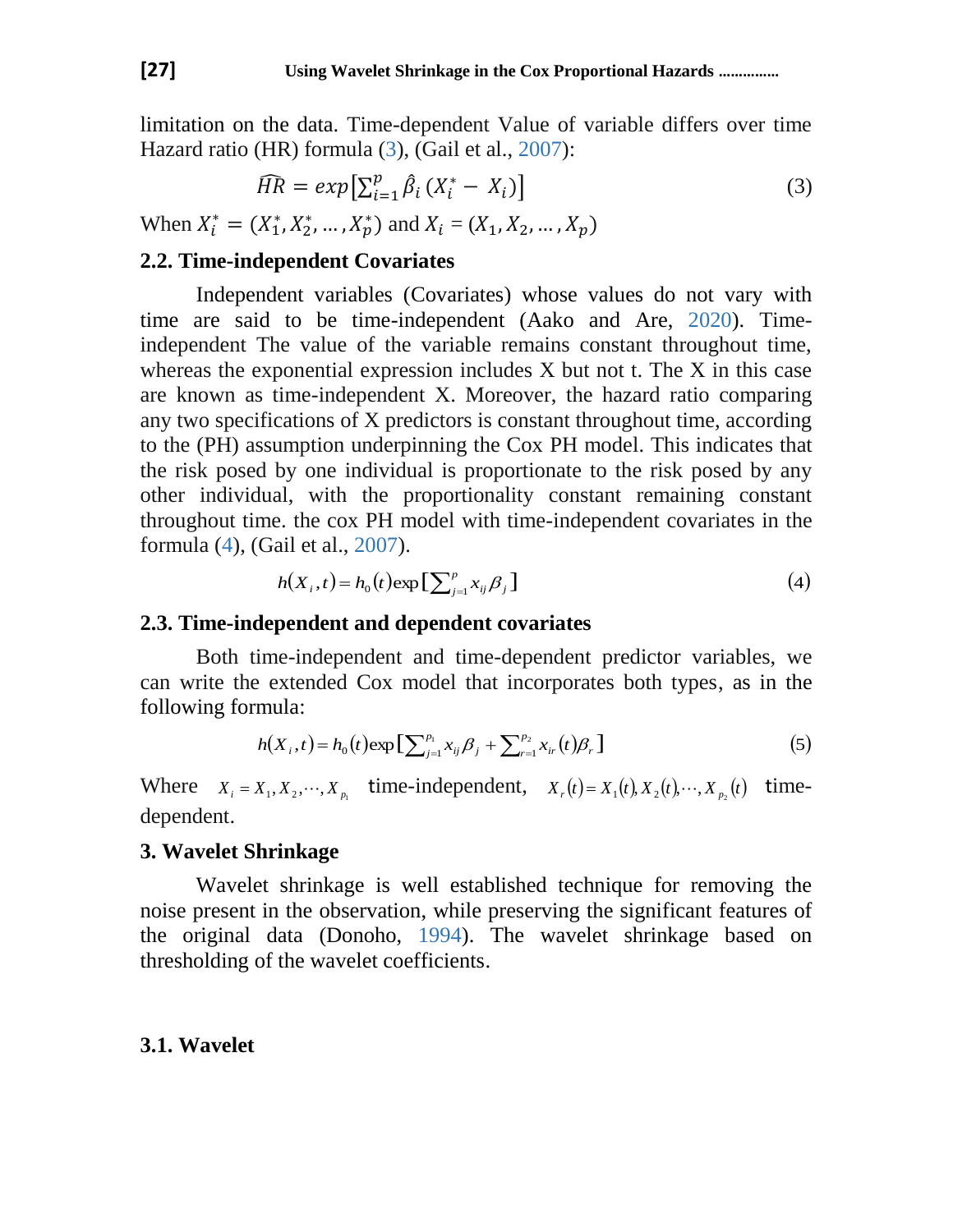Wavelet are small waves that can be grouped together to form larger waves or different waves. A few fundamental waves were used, stretched in infinitely many ways, and moved in infinitely many ways to produce a wavelet system that could make an accurate model of any wave. Consider generating an orthogonal wavelet basis for functions  $f \in L^2(R)$  (the space of square integrable real functions), starting with two parent wavelet: the scaling function  $\phi$  (also called farther wavelet) and the mother wavelet  $\psi$ . Other wavelets are then generated by dilations and translations of  $\phi$  and  $\psi$ (Donald et al., 2004). The dilation and translated of the functions are defined by formulas  $(6)$  and  $(7)$ .

$$
\phi_{k,q}(y) = 2^{k/2} \phi(2^k y - q) \qquad k, q \in \mathbb{Z} \tag{6}
$$

$$
\psi_{k,q}(y) = 2^{k/2} \psi(2^k y - q) \qquad k, q \in z \tag{7}
$$

The discrete wavelet transform (DWT) is a widely applicable observation processing algorithm that is used in various applications, for instance, science, engineering, mathematics and computer science. DWT decomposes an observation by using scaled and shifted versions of a compact supported basis function (mother wavelet), and provides multiresolution representation of the observation (Iolanda, 2007). Given a vector of an observation **y** consisting of  $2<sup>k</sup>$  observations, where k is an integer and the DWT of **y** due to formula (8).

$$
W = w y \tag{8}
$$

Where *w* is wavelet matrix with  $(n \times n)$  dimensions, *W* is a vector with  $(n \times 1)$  dimensions including both scaling and wavelet coefficients. The vector of wavelet coefficients can by organized into  $(k+1)$  vectors.  $W = [W_1, W_2, \dots, W_k, V_{k0}]^T$ . At each DWT, the approximation coefficients are divided into bands using the same wavelet as before, with the result that the details are appended with the details of the latest decomposition, as in the following formula:

$$
y = Ww^{T} = \sum_{k=1}^{k_0} W_k^{T} W_k + V_{k_0}^{T} V_{k_0}
$$
\n(9)

At each level (*k*), the observations can be reconstructed of the de-noise data (reduce of the contamination) by the inverse DWT (Ramazan et al., 2002).

### **3.2 Thresholding**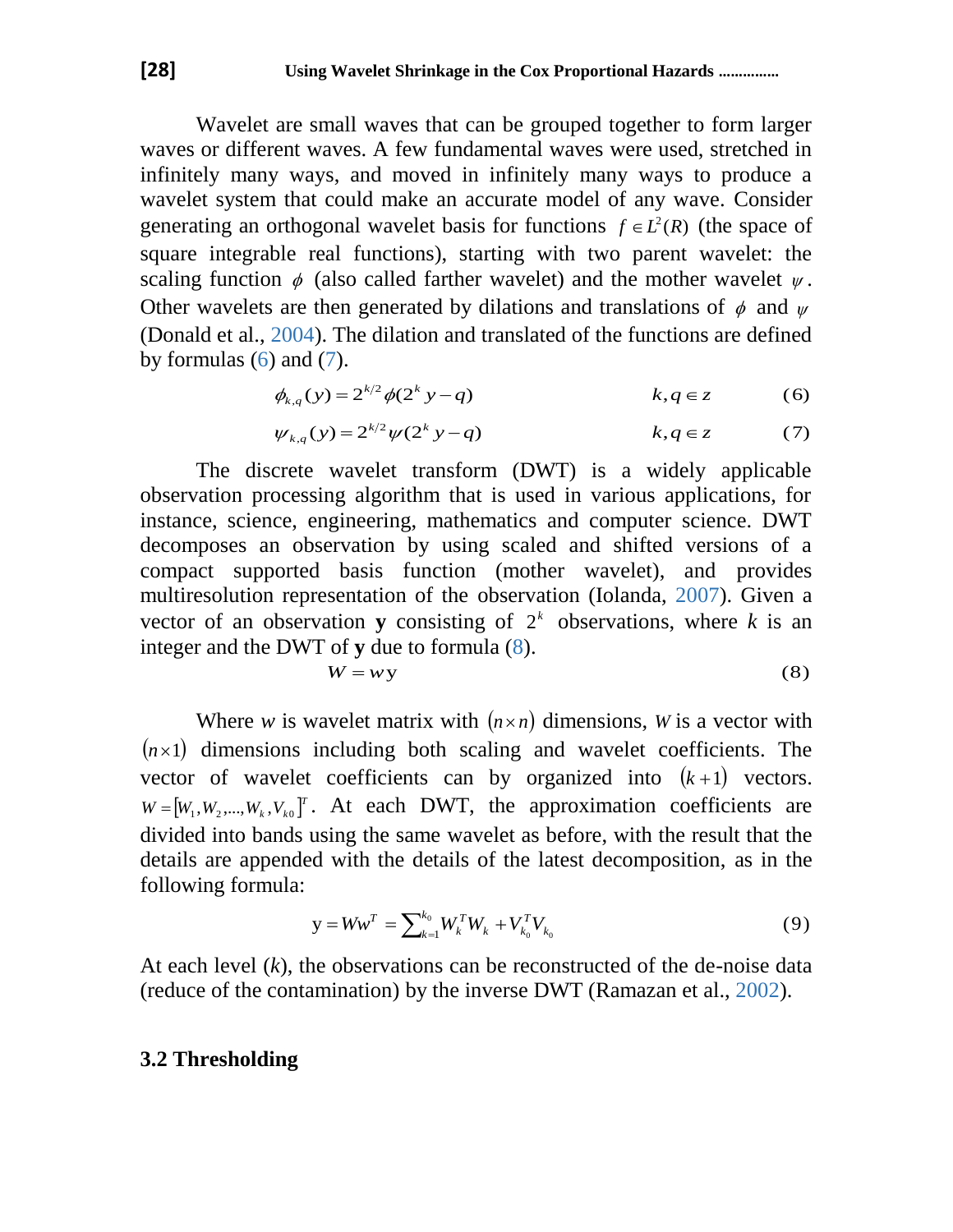Thresholding is the simplest method of non-linear wavelet de-noising, in which sub dividing the wavelet coefficient in to two sets, one of which represents signal while the other represents noise. There are different rules to apply the thresholds of the wavelet coefficients, and several different methods for choosing a threshold value exist such as:

### **A. Universal Threshold Method**

Donoho and Johnstone (1994) submitted universal threshold method, which is given by formula  $(10)$ .

$$
\delta^U = \hat{\sigma}_{\text{MAD}} \sqrt{2Log(n)} \tag{10}
$$

Where  $\hat{\sigma}_{\text{MAD}}$  is the standard deviation estimator of details coefficients, and equal to *MAD*/0.6745. Where MAD is the median absolute deviation of the wavelet coefficients at the finest scale.

### **B. Minimax Threshold Method**

The optimal minimax threshold method submitted by Donoho and Johonstone, (1994) as an improvement to the universal threshold method, Minimax is based on an estimator  $\tilde{f}$  that attains to the minimax risk, as:

$$
\widetilde{R}(F) = \inf_{\widetilde{f}} \sup_{f \in \widetilde{R}(F)} R(\widetilde{f}, f)
$$
\n(11)

Where

$$
R(\widetilde{f},f) = \frac{1}{n} \sum_{i=1}^{n} E[\widetilde{f},f]^2
$$
\n(12)

Where  $f = f(x_i)$  and  $\tilde{f} = \tilde{f}(x_i)$ , denote the vectors of true and estimated sample values. The threshold minimax estimator is different from universal counter parts, in which the minimax threshold method is concentration on reducing the overall mean square error (MSE) but the estimates are not oversmoothing.

#### **C. SURE Threshold Method**

The sure threshold proposed by Donoho and Johonstone (1994), which based upon the minimization of stein's risk estimator. In sure threshold method specifies a threshold estimate of  $\delta_k$  at each level k for the wavelet coefficients, and then for the soft threshold estimator we have.

$$
SURE(\delta, W) = n - 2 \neq \{k : |W_k| \leq \delta\} - \sum_{k=0}^{d} \min(|W_k|, \delta)
$$
\n(13)

Where  $[W_k : k = 1, 2, \dots, d]$  be a wavelet coefficients in the  $k^{\text{th}}$  level, and then, select  $\delta^s$  that minimizes SURE  $(\delta, W)$ .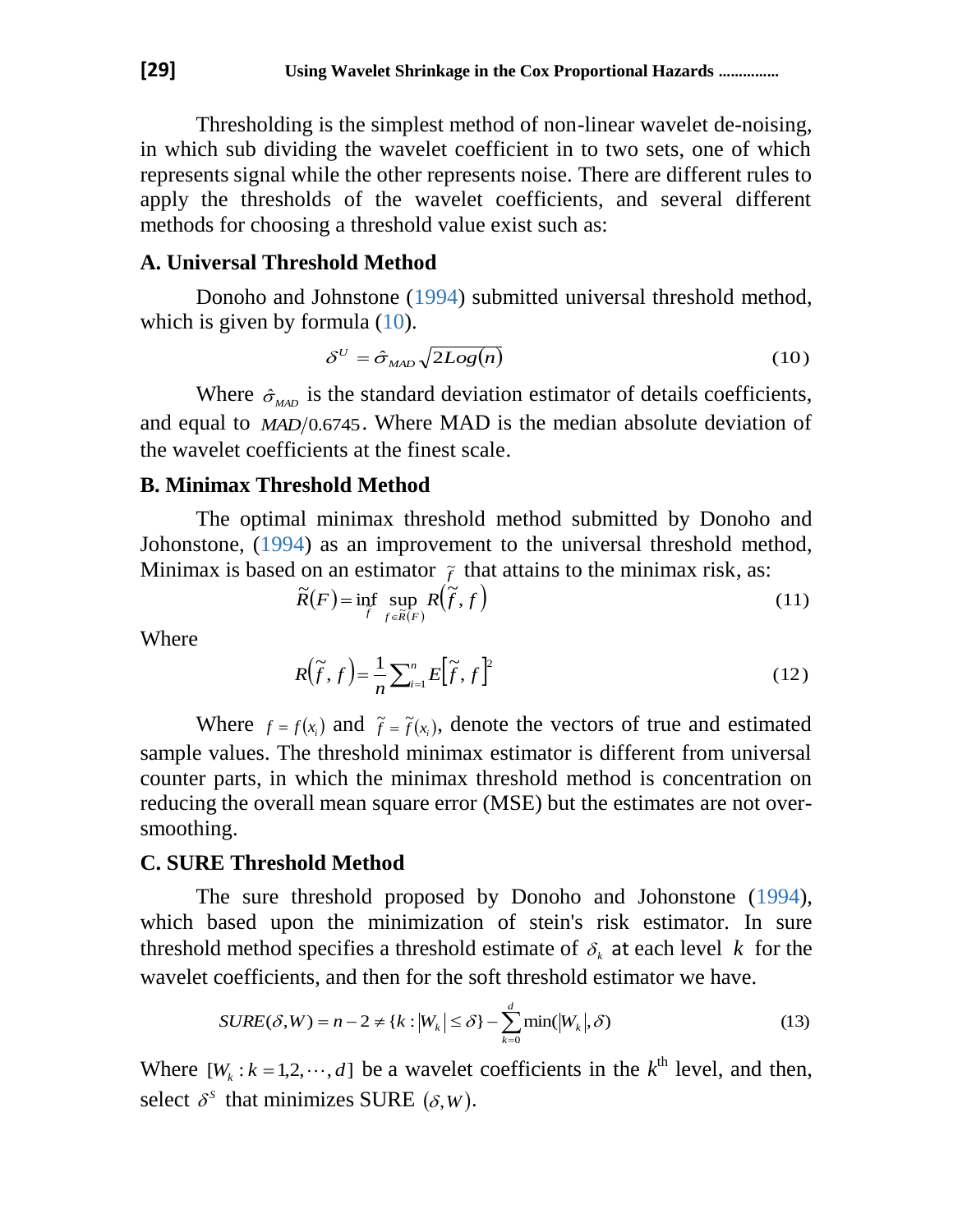$$
\delta^S = \arg \min \text{SURE}(\delta, W) \tag{14}
$$

#### **3.3 Thresholding Rules**

There are many rules for the thresholding. The two types used in this research will be discussed.

### **A. Soft Thresholding**

The other standard technique for wavelet de-noising is Soft thresholding of the wavelet coefficient, also proposed by Donoho and Johnostone, which is defined as follows (Jeena, 2013).

$$
Wn^{(s)} = sign\{Wn\}\{|Wn| - \delta\}\tag{15}
$$

Where

$$
Sign\{Wn\} = \begin{bmatrix} +1 & \text{if} & Wn > 0 \\ 0 & \text{if} & Wn = 0 \\ -1 & \text{if} & Wn < 0 \end{bmatrix} \tag{16}
$$

and

$$
(|Wn| - \delta)_+ = \begin{bmatrix} (|Wn| - \delta) & \text{if } (|Wn| - \delta) \ge 0 \\ 0 & \text{if } (|Wn| - \delta) < 0 \end{bmatrix}
$$
 (17)

Coefficients smaller than threshold are set to zero, and additionally all coefficients greater than threshold are reduced by the amount of threshold. Thus, the Soft thresholding is a continuous mapping.

#### **B. Hard Thresholding**

Donoho and Johnstone proposed Hard thresholding, it is a simplest scheme thresholding interpreting the statement of (keep or kill). The Hard thresholding used straightforward technique for implementing wavelet denoising (Katsuyuki, 2021). The wavelet coefficient is set to the vector  $Wn^{(H)}$ with element.

$$
Wn^{(H)} = \begin{bmatrix} 0 & \quad \text{if} \quad |Wn| \le \delta \\ Wn & \quad \text{if} \quad |Wn| > \delta \end{bmatrix}
$$
 (18)

coefficients exceeding  $\delta$  are left untouched, while smaller than or equal to  $\delta$  are eliminated or set to 0. Thus, the operation of hard thresholding is not continuous mapping.

#### **4. Proposed method**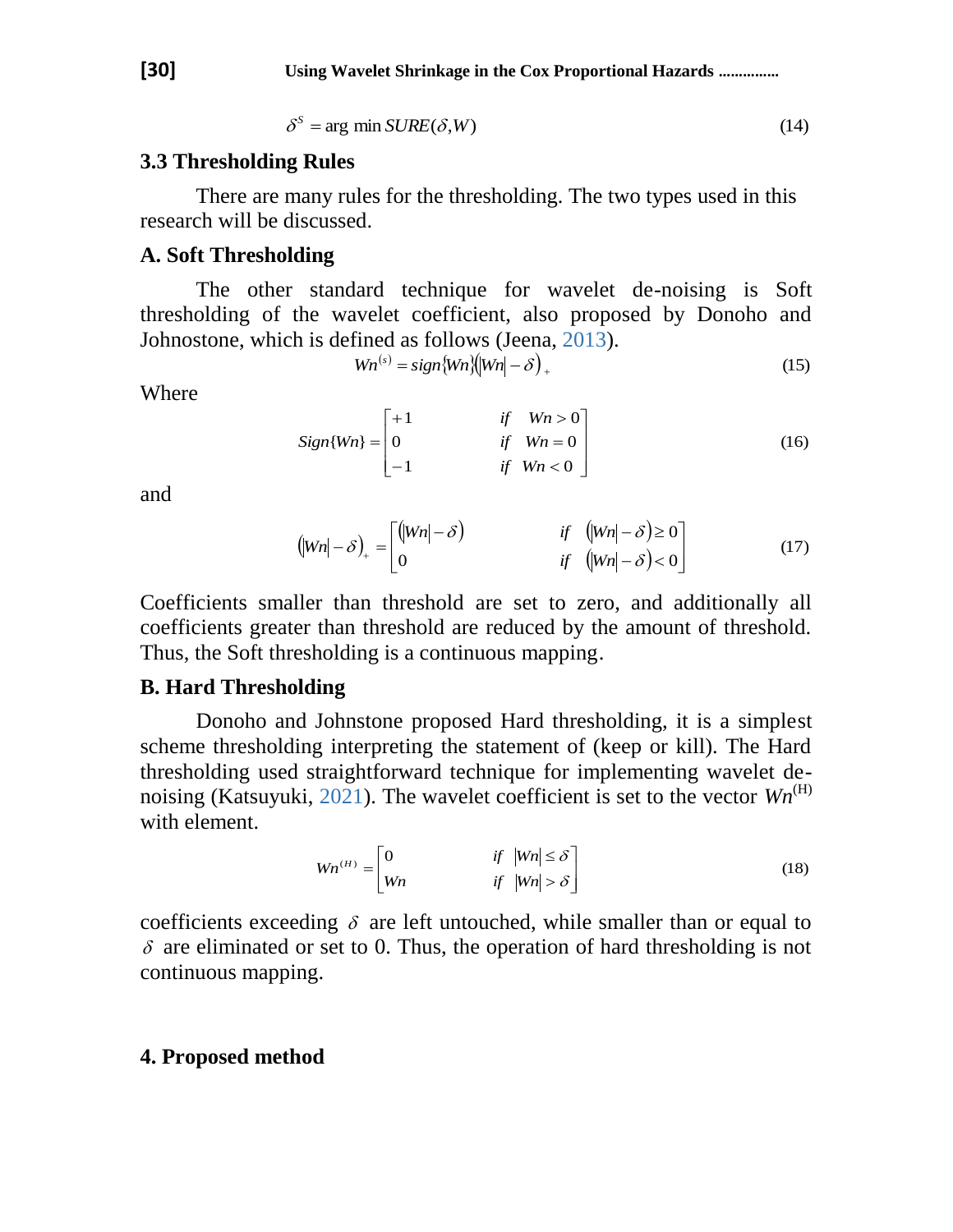The proposed method included dealt with the problem of Cox Proportional hazards model  $h(t)$  data contamination, by using Wavelet Shrinkage. First, the discrete transformation coefficients  $W(t)$  for a wavelet  $w(t)$  (e.g. Symlets and Daubechies wavelets) composed of two parts (wavelet and scaling functions) are calculated from formula (19):

$$
W(t) = w(t) \times h(t); \quad t = 1, 2, \cdots, n \tag{19}
$$

Using the first level of discrete wavelet coefficients  $W_{1,0}$ ,  $W_{1,1}$ , ...,  $W_{1,(n/2)-1}$ The threshold level  $\delta$  is estimated by one of the methods (e.g. SURE, Minimax, and Universal threshold) for estimating the threshold level as formulas  $(10)$ ,  $(11)$ , and  $(14)$ .

Thresholding rules, Soft and Hard are used to keep or kill the discrete wavelet coefficients obtained from the formulas (15) and (18), depending on the threshold level estimated  $\delta$ , such that discrete wavelet coefficients below of  $\delta$  are zeroed (kill) and above of  $\delta$  are keep. More clearly, large coefficients that are greater than  $\delta$  remain unchanged, while those that are less than or equal to  $\delta$  are deleted or are a set of zero. Thus, we get the modified discrete wavelet transformation coefficients  $MW(t)$ , then it is used to compute the inverse of the modified discrete wavelet transform as in formula (20).

$$
hw(t) = Inv(MW(t))
$$
\n(20)

Finally, the proposed wavelet Cox Proportional hazards model is obtained in the formula (21) and which has less contamination.

$$
hw(x,t) = h_0(t) \exp\left[\sum_{i=1}^p \beta_i x_i\right]
$$
 (21)

Formula (21) represents the proposed model without the timedependent covariates, while formula (22) represents the proposed model with the time-dependent covariates and which also has less contamination.

$$
hw(x,t) = h_0(t) \exp\left[\sum_{i=1}^{p_1} \beta_i x_i + \sum_{k=1}^{p_2} \beta_k x_k(t)\right]
$$
 (22)

#### **5. Evaluation criteria**

Akaike information criterion (AIC) and Bayesian information criterion (BIC) which depend on Log-likelihood (LL) will be used as selection criteria for the models. The model with the lowest value of AIC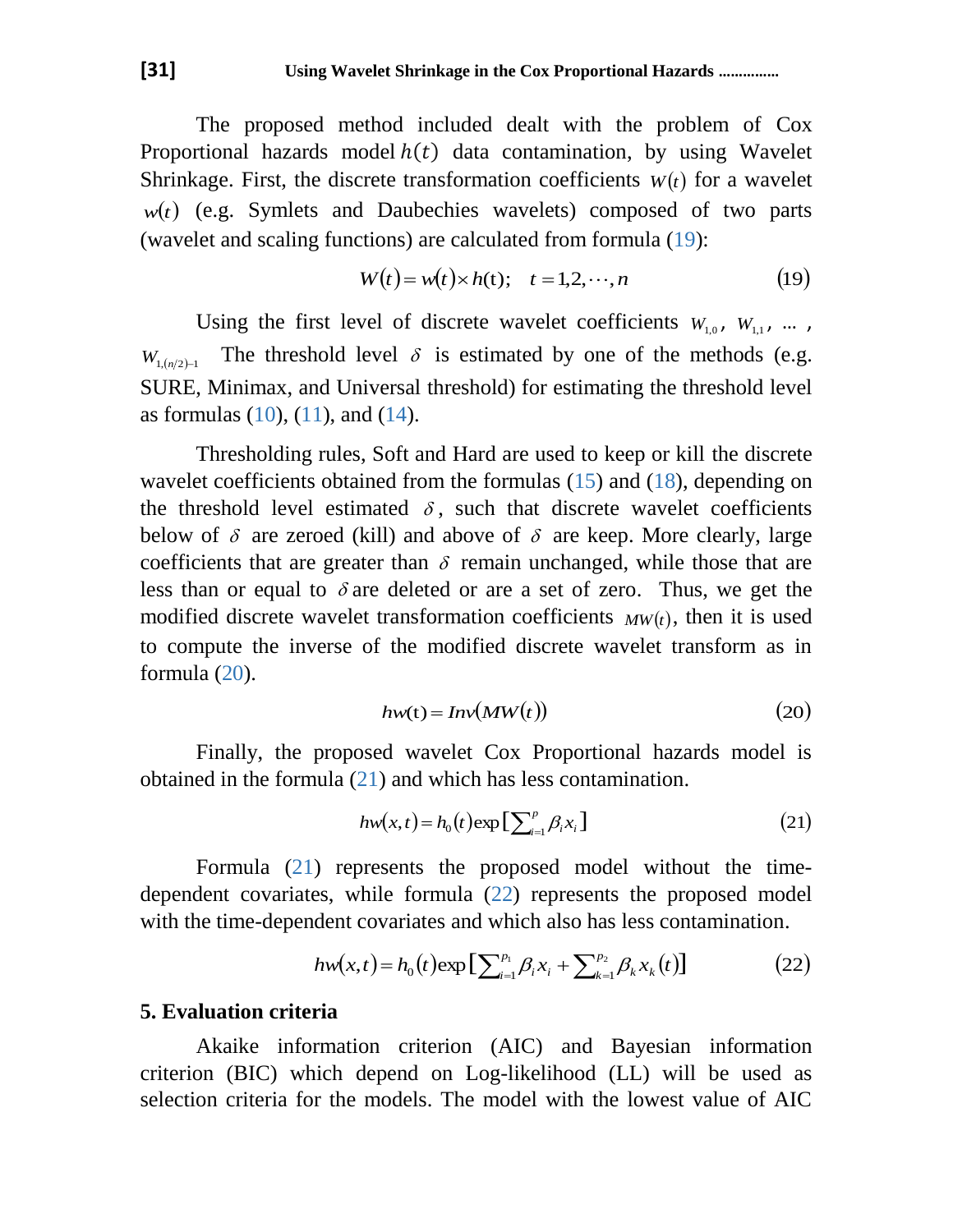and BIC term appears the best model to Cox PH regression (Rinku and Manash 2016).

$$
AIC = -2(LL) + 2K/p \tag{23}
$$

$$
BIC = -2(LL) + K.Ln(n)
$$
\n(24)

#### **6. Experimental and Application**

To compare between the classical and the proposed method in terms of efficiency and accuracy of the estimated model, an experimental part was done by simulating the Cox-proportional hazards (PH) model, then an applied part of the real data based on AIC and BIC. And by designing a program in MATLAB (version 2020a) dedicated to this purpose (Appendix).

#### **6.1 Experimental Part**

For case the time-independent and dependent covariates, simulation data visualizations (Appendix -program-1). Three cases were selected for the sample size (100, 200, and 300). It was assumed that there are five covariates, three of which are not time-dependent and two are timedependent from an autoregressive model AR(1), with  $\rho_1 = 0.8$  and  $\rho_2 = -0.8$ , for the first simulation with  $n = 100$ . The vector regression parameters were also imposed  $\begin{bmatrix} 0.5 & 0.75 & 1 & 0.5 & -0.5 \end{bmatrix}^T$ . Noises with a Laplace distribution  $L(0,0.25)$  are added to the Cox PH model, dependent variable without noise and with noise for the first simulation with  $n = 100$  shown figure (1). The 60% data is censored, and 40% is uncensored, with constant hazard rate (0.1) as initial value.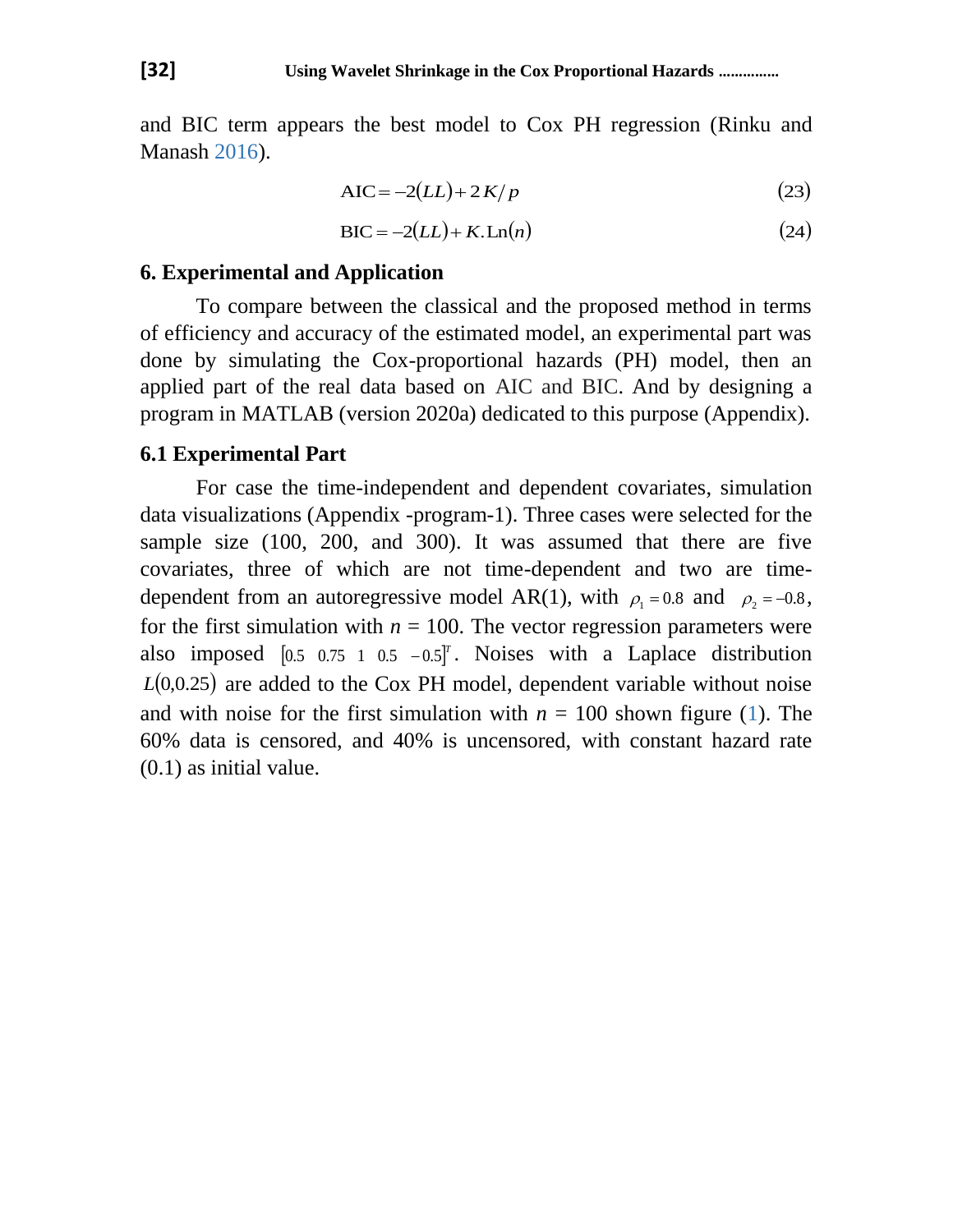

**Figure (1): Dependent variable without noise and with noise**

For the purpose of the comparison between the proposed and classical method in estimating the CPHRM, also the experiment was repeated to (1000) times and the average criteria for AIC and BIC was calculated. Two wavelets (Sym2) and (db13) were used with different methods in estimating the threshold level (SURE, Minimax, and Universal), for two threshold rule (Soft and Hard), and for different samples (100, 200, and 300). The results are summarized in Tables (1-3).

| <b>Method</b>    | Wavelet | <b>Threshold Method</b> | <b>Threshold Rule</b> | <b>AIC</b> | <b>BIC</b> |
|------------------|---------|-------------------------|-----------------------|------------|------------|
| Proposed         | Sym2    | <b>SURE</b>             | Soft                  | 293.69     | 304.73     |
|                  | Sym2    | <b>SURE</b>             | Hard                  | 294.06     | 305.09     |
|                  | Sym2    | Minimax                 | Soft                  | 293.41     | 304.43     |
|                  | Sym2    | Minimax                 | Hard                  | 294.16     | 305.19     |
| Sym2             |         | Universal               | Soft                  | 293.07     | 304.09     |
|                  | Sym2    | Universal               | Hard                  | 293.30     | 304.33     |
|                  | db13    | <b>SURE</b>             | Soft                  | 293.54     | 304.57     |
|                  | db13    | <b>SURE</b>             | Hard                  | 294.18     | 305.21     |
|                  | db13    | Minimax                 | Soft                  | 293.29     | 304.31     |
| db13             |         | Minimax                 | Hard                  | 294.09     | 305.12     |
|                  | db13    | <b>Universal</b>        | <b>Soft</b>           | 293.04     | 304.07     |
|                  | db13    | Universal               | Hard                  | 293.49     | 304.51     |
| <b>Classical</b> |         |                         |                       | 294.35     | 305.37     |

| Table (1): Average of criteria AIC and BIC for (1000) when $n = 100$ |
|----------------------------------------------------------------------|
|----------------------------------------------------------------------|

**Table (2):** Average of criteria AIC and BIC for (1000) when  $n = 200$ 

| <b>Method</b> | <b>Wavelet</b> | <b>Threshold Method</b> | <b>Threshold Rule</b> | AIC    | <b>BIC</b> |
|---------------|----------------|-------------------------|-----------------------|--------|------------|
| Proposed      | Svm2           | <b>SURE</b>             | Soft                  | 692.56 | 707.05     |
|               | Sym2           | <b>SURE</b>             | Hard                  | 693.36 | 707.85     |
|               | Svm2           | Minimax                 | Soft                  | 691.68 | 706.17     |
|               | Sym2           | Minimax                 | Hard                  | 693.17 | 707.66     |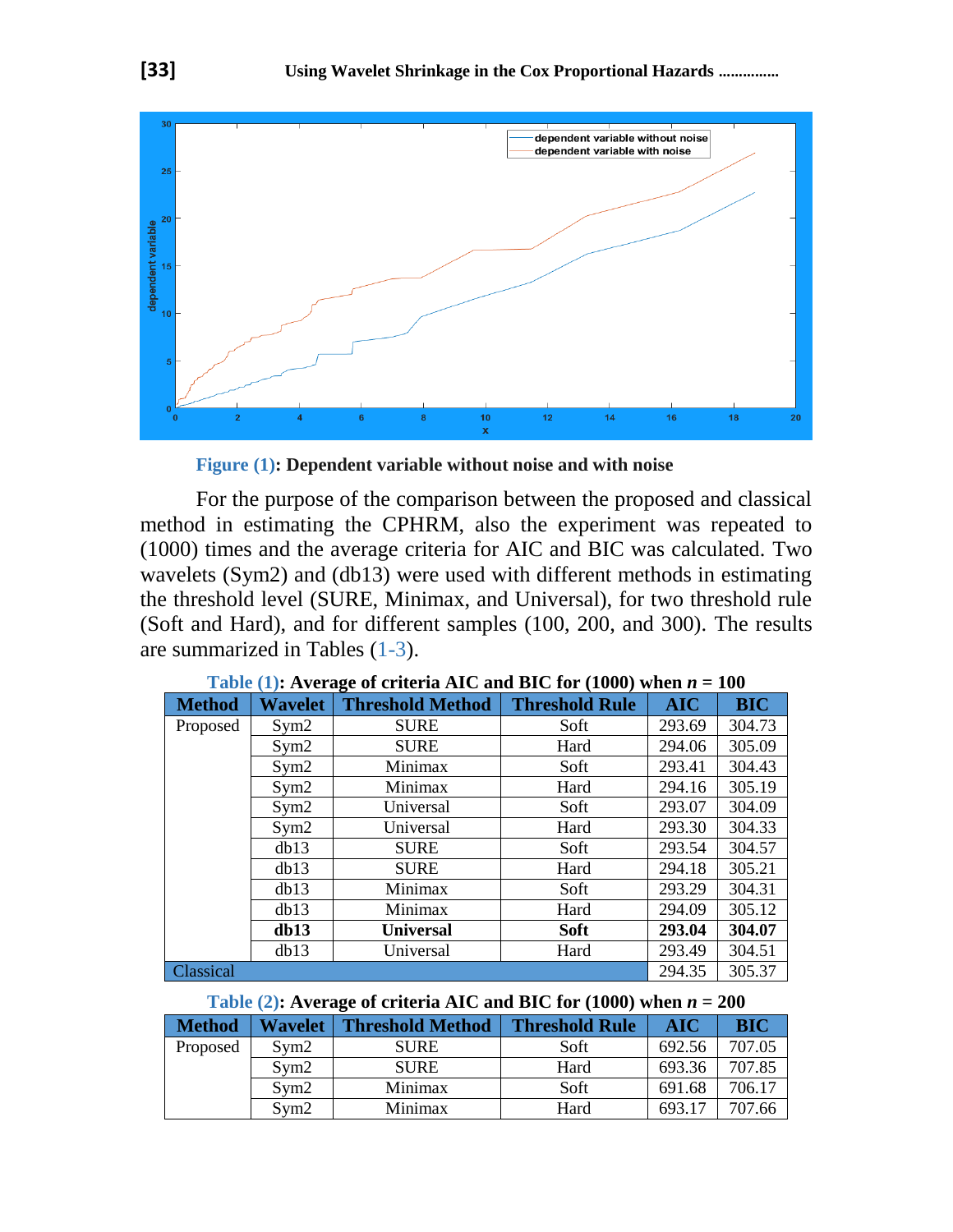|           | Sym2 | Universal        | Soft        | 689.92 | 704.42 |
|-----------|------|------------------|-------------|--------|--------|
|           | Sym2 | Universal        | Hard        | 691.06 | 705.55 |
| db13      |      | <b>SURE</b>      | Soft        | 691.21 | 705.70 |
|           | db13 | <b>SURE</b>      | Hard        | 692.79 | 707.29 |
|           | db13 | Minimax          | Soft        | 690.15 | 704.64 |
|           | db13 | Minimax          | Hard        | 692.97 | 707.47 |
|           | db13 | <b>Universal</b> | <b>Soft</b> | 688.08 | 702.57 |
|           | db13 | Universal        | Hard        | 689.27 | 703.76 |
| Classical |      |                  |             | 693.09 | 707.58 |

|               | Table (3): Average of criteria AIC and BIC for (1000) when $n = 300$ |                         |                       |            |                  |  |  |  |  |  |  |
|---------------|----------------------------------------------------------------------|-------------------------|-----------------------|------------|------------------|--|--|--|--|--|--|
| <b>Method</b> | <b>Wavelet</b>                                                       | <b>Threshold Method</b> | <b>Threshold Rule</b> | <b>AIC</b> | <b>BIC</b>       |  |  |  |  |  |  |
| Proposed      | Sym2                                                                 | <b>SURE</b>             | Soft                  | 1133.2     | 1149.7           |  |  |  |  |  |  |
|               | Sym2                                                                 | <b>SURE</b>             | Hard                  | 1134.1     | 1150.7           |  |  |  |  |  |  |
|               | Sym2                                                                 | Minimax                 | Soft                  | 1132.4     | 1148.9           |  |  |  |  |  |  |
|               | Sym2                                                                 | Minimax                 | Hard                  | 1134.3     | 1150.8           |  |  |  |  |  |  |
|               | Sym2                                                                 | Universal               | Soft                  | 1130.6     | 1147.1           |  |  |  |  |  |  |
| Sym2<br>db13  |                                                                      | Universal               | Hard                  | 1131.4     | 1147.9           |  |  |  |  |  |  |
|               |                                                                      | <b>SURE</b>             | Soft                  | 1131.2     | 1147.7           |  |  |  |  |  |  |
|               | db13                                                                 | <b>SURE</b>             | Hard                  | 1133.5     | 1150.0           |  |  |  |  |  |  |
|               | db13                                                                 | Minimax                 | Soft                  | 1130.5     | 1147.0<br>1150.5 |  |  |  |  |  |  |
|               | dh13                                                                 | Minimax                 | Hard                  | 1134.0     |                  |  |  |  |  |  |  |
|               | db13                                                                 | <b>Universal</b>        | <b>Soft</b>           | 1128.0     | 1144.5           |  |  |  |  |  |  |
|               | db13                                                                 | Universal               | Hard                  | 1129.8     | 1146.3           |  |  |  |  |  |  |
| Classical     |                                                                      |                         |                       | 1134.4     | 1150.9           |  |  |  |  |  |  |

Tables  $(1-3)$  show that all the proposed methods have better efficiency than the classical method in estimating the Cox PH model depending on both average of criteria (AIC and BIC) for various selected samples, except the case  $(n = 200)$ , for the (Sym2) wavelet, SURE and Minimax threshold method, Hard rule. Also, (db13) wavelet with Universal threshold method and Soft threshold rule was the best efficient compared with all other proposed methods and with the classical method because it has the lowest average of both criterions and for various selected samples (AIC  $= 293.04$ , BIC  $= 304.07$ ), (AIC  $= 688.08$ , BIC  $= 702.57$ ), and (AIC  $=$ 1128.0, BIC = 1144.5) respectively. For most simulation experiments, (db13) Wavelet was better than (Sym2), Also Universal threshold method was better than SURE and Minimax, and Soft rule better than Hard for all cases. Note that the average values of the two criterions increase with the increase in the sample size, any decrease in the efficiency of the proposed and classical estimated models if the sample size increases.

### **6.2 Application Part**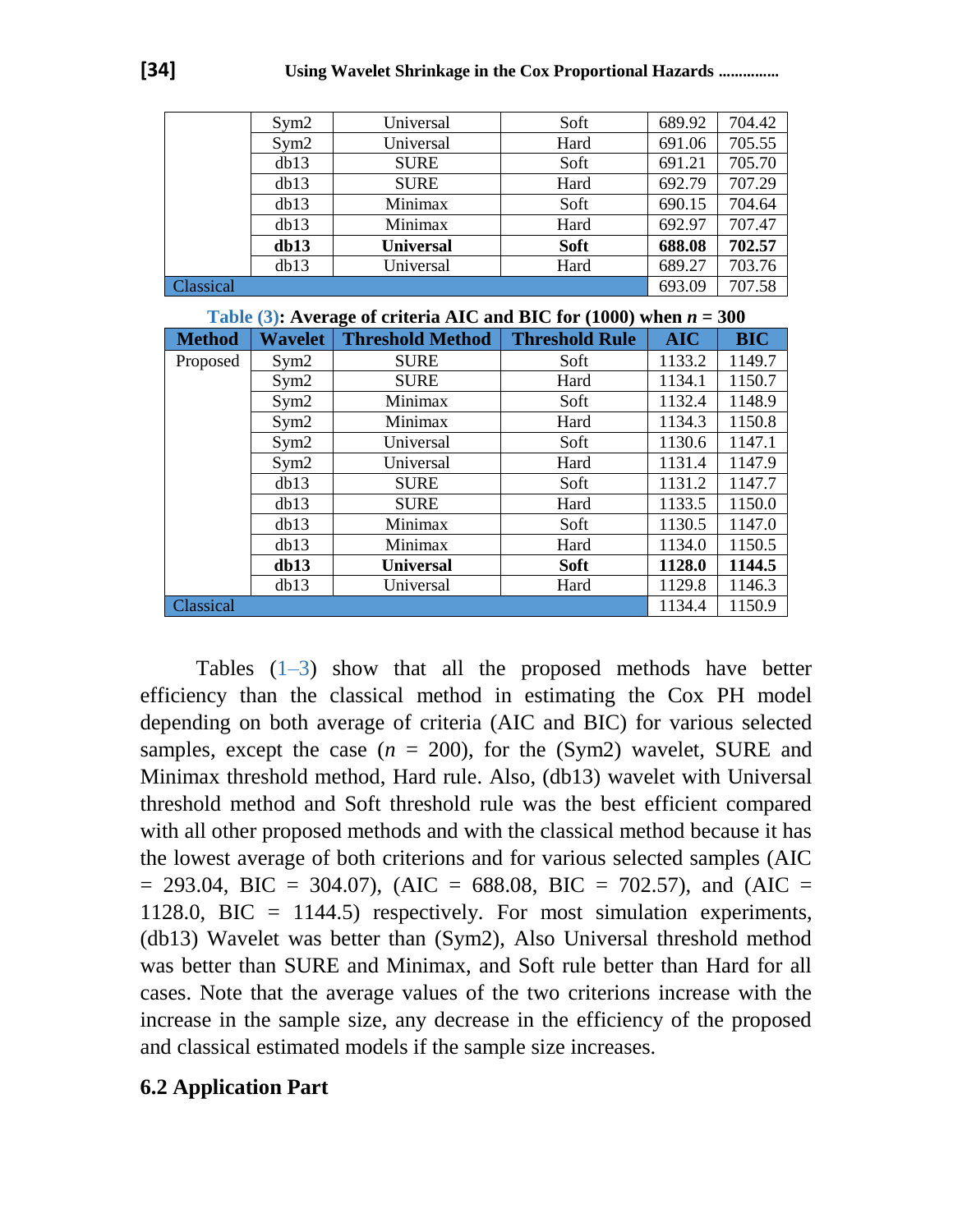This Application shows how to fit of the CPHRM from panel data, **years of observed** of loan status represent dependent variable. For the model includes only time independent predictors, any information that remains constant throughout the life of the loan. Just a **set of points** and **vintage information**, when creating loans as an independent predictor of time, because it is the degree given to borrowers at the beginning of the loan, and the return is constant throughout the life of the loan.

CPHRM is a semiparametric method to adjusting survival rate estimates to quantify the impact of independent variables. The method represents the effects of independent variables as a multiplier of a  $h_0(t)$ . The hazard function is the nonparametric part of the Cox PH regression function, whereas the effect of the independent variables is a log-linear regression. To fit the model, the sample data is randomly split into two parts. First, split the data into training (60% of data equal to 58092 observations from 96820). The hypotheses to be tested are as follows:

 $H_0$ : The model is unfit vs.  $H_1$ : The model is fit  $H_0: \beta_j = 0$  *vs*  $H_1: \beta_j \neq 0$   $\forall$   $j = 1,2$ 

**Table (4): Classical Cox PH Model**

| Cases available                             |       | beta | S.E. | Z                                                                                                             | $D$ - | Chi-<br>value square value | $D$ - | AIC                         | <b>BIC</b> |
|---------------------------------------------|-------|------|------|---------------------------------------------------------------------------------------------------------------|-------|----------------------------|-------|-----------------------------|------------|
| Event                                       |       |      |      | $\begin{array}{ c c c c c c c c } \hline \text{3917} & -0.6960 & 0.0368 & -18.888 & 0.000 \hline \end{array}$ |       |                            |       | 1017.5  0.000  84470  84493 |            |
| Censored 54175 -1.2747 0.0454 -28.060 0.000 |       |      |      |                                                                                                               |       |                            |       |                             |            |
| Total                                       | 58092 |      |      |                                                                                                               |       |                            |       |                             |            |

Table (4) shows that the data included (3917) observations event and (54175) censored, and the classical Cox PH Model is fit, because the value of chi-square (1017.5) for overall (score) is greater than its tabulated value under the significance level ( $\alpha$  = 0.05) and degrees of freedom (2) which is equal to (5.99), p-value equal to zero and its less than  $\alpha$ . The classical Cox regression coefficients (-0.6960 and -1.2747) are significant because the absolute values of Z (18.888 and 28.060) respectively are greater than tabulated value (1.96), p-values equal to zero and its less than  $\alpha$ .

The efficiency of the classical CPHRM is represented by the criterion AIC, which is equal to (84470), and the criterion BIC, which is equal to (84492). The baseline cumulative *HR* can be converted to the hazard rate *h*, except for adding a step for analysis. The Classical CPHRM assumes that the observation time is measured as a continuous variable. The **coxphfit** function in MATLAB supports methods for handling joins in a time variable.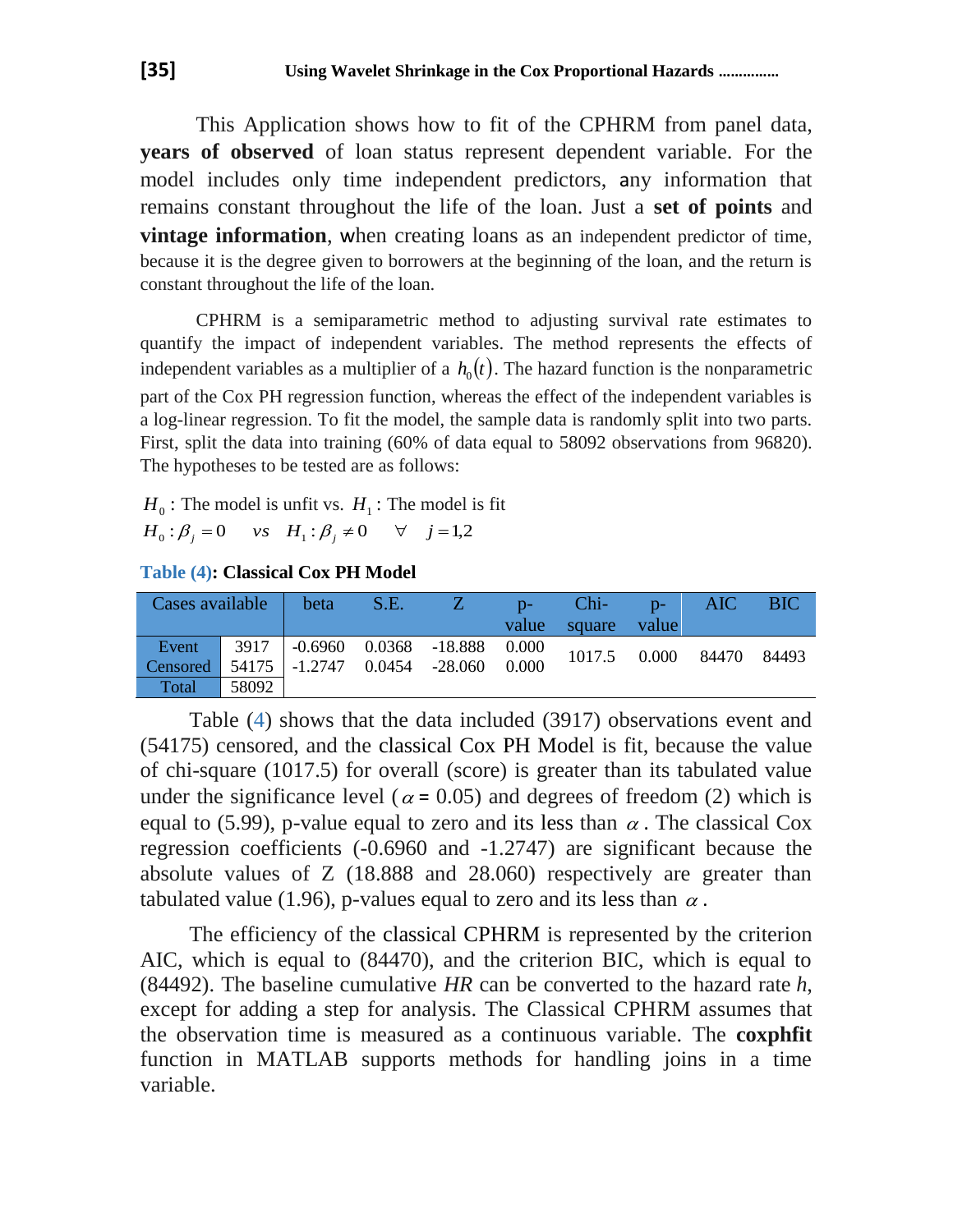Also, CPHRM will be estimated by proposed method, depending on the wavelet shrinkage represented by the (sym2) wavelet, with SURE threshold method for estimating the threshold level, and using the soft threshold. Using the same covariates (score group and vintage information) and data generated previously. To fit the proposed CPHRM, and to test the previous hypotheses.

| Cases available |       | beta                          | S.E. | Z7        | $p-$  | $Chi-$ | $p-$  | AIC   | <b>BIC</b> |
|-----------------|-------|-------------------------------|------|-----------|-------|--------|-------|-------|------------|
|                 |       |                               |      |           | value | square | value |       |            |
| Event           |       | 3917   -0.7037 0.0368 -19.098 |      |           | 0.000 | 1038.7 | 0.000 | 83754 | 83776      |
| Censored        | 54174 | $-1.2861$ 0.0454              |      | $-28.311$ | 0.000 |        |       |       |            |
| Censoredb       |       |                               |      |           |       |        |       |       |            |
| Total           | 58092 |                               |      |           |       |        |       |       |            |

**Table (5): Proposed Cox PH Model**

Table (5) shows that the data included (3917) observations event, (54174) censored, and censored cases before the earliest event in a stratum (Censoredb) equal to one. The proposed Cox PH Model is fit, because the value of chi-square (1038.7) for overall (score) is greater than its tabulated value under the significance level  $\alpha$  and degrees of freedom (2) which is equal to (5.99), p-value equal to zero and its less than  $\alpha$ . The proposed Cox regression coefficients (-0.7037 and -1.2861) are significant because the absolute values of Z (19.098 and 28.311) respectively are greater than tabulated value (1.96), p-values equal to zero and its less than  $\alpha$ . The efficiency of the proposed Cox PH Model is represented by the criterion AIC, which is equal to (83754), and the criterion BIC, which is equal to (83776). The baseline cumulative hazard rate *H* can be converted to the hazard rate *h* as before, the proposed Cox PH model assumes that the observation time is measured as a continuous variable and after the wavelet shrinkage procedure, the data became continuous, which was used in the account classical Survival, One Minus Survival, Hazard, and LML Function at mean of covariates.

To comparison of the proposed method (Wavelet shrinkage) with the classical method of estimating the Cox PH model. Starting with the data of the first sample, table (4) and (5) shows that the proposed method is better than the classical method for the data of the first experiment from the simulation, because the values of AIC and BIC (83754 and 83776) respectively for the proposed method was less than AIC and BIC (84470 and 84492) respectively for the classical method. The Chi-square value to test the significance of the proposed estimated model was greater than the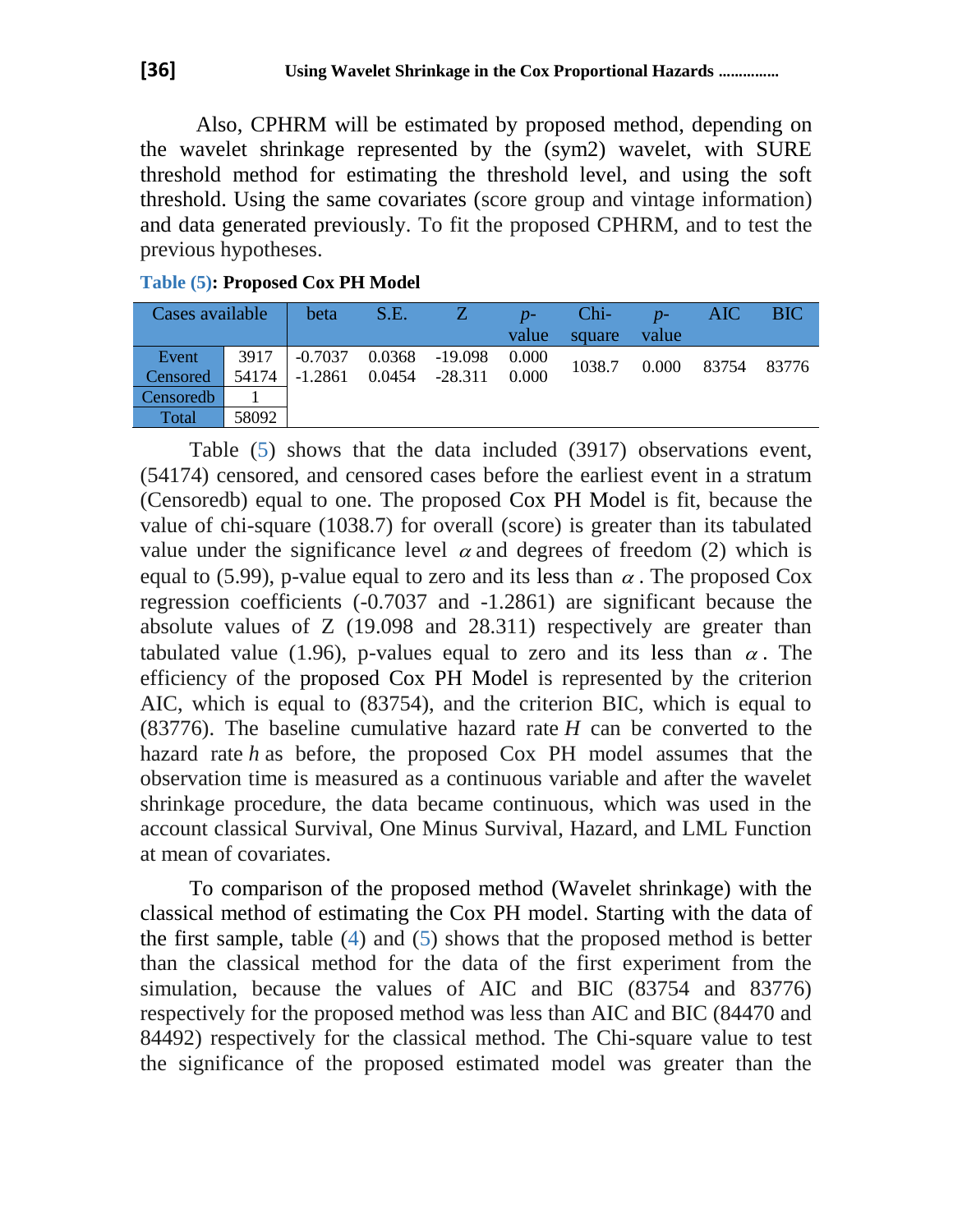classical model, and also its estimated parameters with the stability of the standard error values for both models.

The proposed Cox PH model estimated has a continuous variable, while the classical method for the data of the first experiment from simulation had a discrete variable, as clear in computing and plotting of proposed and classical functions for Survival, One Minus Survival, Hazard, and LML Function at mean of covariates, in the Figures (2-5).



**Figure (2): Classical and proposed Survival Function at mean of covariates**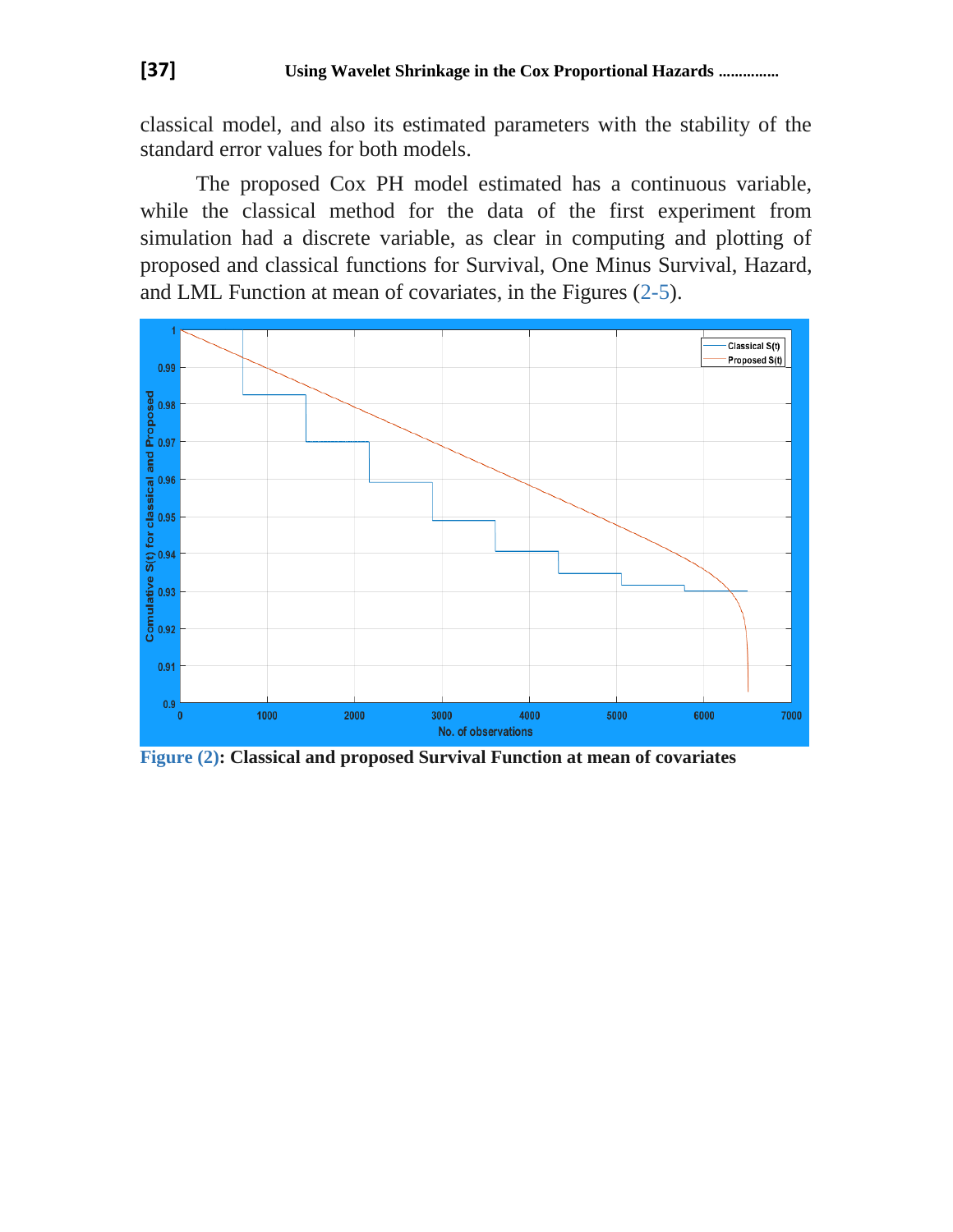

**Figure (3): Classical and Proposed One Minus Survival Function at mean of covariates**



**Figure (4): Classical and Proposed Cum Hazard Function at mean of covariates**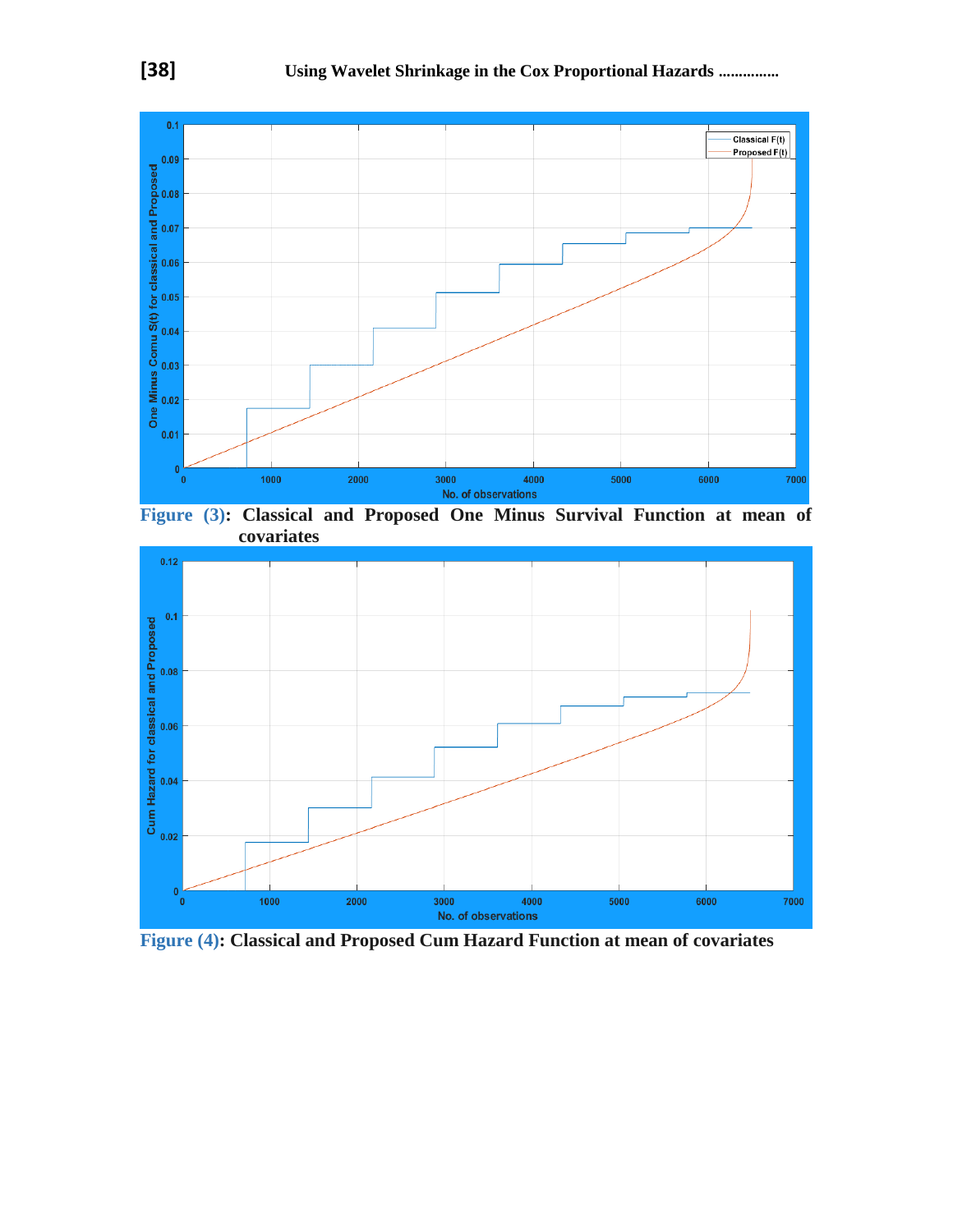

**Figure (5): Classical and Proposed LML Function at mean of covariates**

For the purpose of generalizing the results of the comparison between the proposed and classical method in estimating the Cox PH model, the application was repeated to (1000) times and the average criteria for AIC and BIC was calculated. Two wavelets (Sym2) and (db13) were used with different methods in estimating the threshold level (SURE, Minimax, and Universal), for two threshold rule (Soft and Hard), and for different samples (0.9 of the original data set equal to 87138, 0.6 of the original data set equal to 58092, and 0.3 of the original data set equal to 29046). The results are summarized in Tables (6-8).

| <b>Method</b>    | <b>Wavelet</b>      | <b>Threshold Method</b> | <b>Threshold Rule</b> | <b>AIC</b> | <b>BIC</b> |
|------------------|---------------------|-------------------------|-----------------------|------------|------------|
| Proposed         | Sym2                | <b>SURE</b>             | Soft                  | 129800     | 129820     |
|                  | Sym2                | <b>SURE</b>             | Hard                  | 130090     | 130120     |
|                  | Sym2                | Minimax                 | Soft                  | 125250     | 125270     |
|                  | Sym2                | Minimax                 | Hard                  | 125610     | 125630     |
| Sym2             |                     | Universal               | Soft                  | 121250     | 121280     |
|                  | Sym2                | Universal               | Hard                  | 121740     | 121760     |
|                  | db13                | <b>SURE</b>             | Soft                  | 129740     | 129760     |
|                  | db13<br><b>SURE</b> |                         | Hard                  | 130007     | 130100     |
|                  | db13                | Minimax                 | Soft                  | 123450     | 123480     |
|                  | db13                | Minimax                 | Hard                  | 124010     | 124030     |
|                  | db13                | <b>Universal</b>        | <b>Soft</b>           | 120610     | 120640     |
|                  | db13                | Universal               | Hard                  | 120790     | 120820     |
| <b>Classical</b> |                     |                         |                       | 130910     | 130930     |

**Table (6):** Average of criteria AIC and BIC for (1000) times, when  $n = 87138$ 

**Table (7):** Average of criteria AIC and BIC for (1000) times, when  $n = 58092$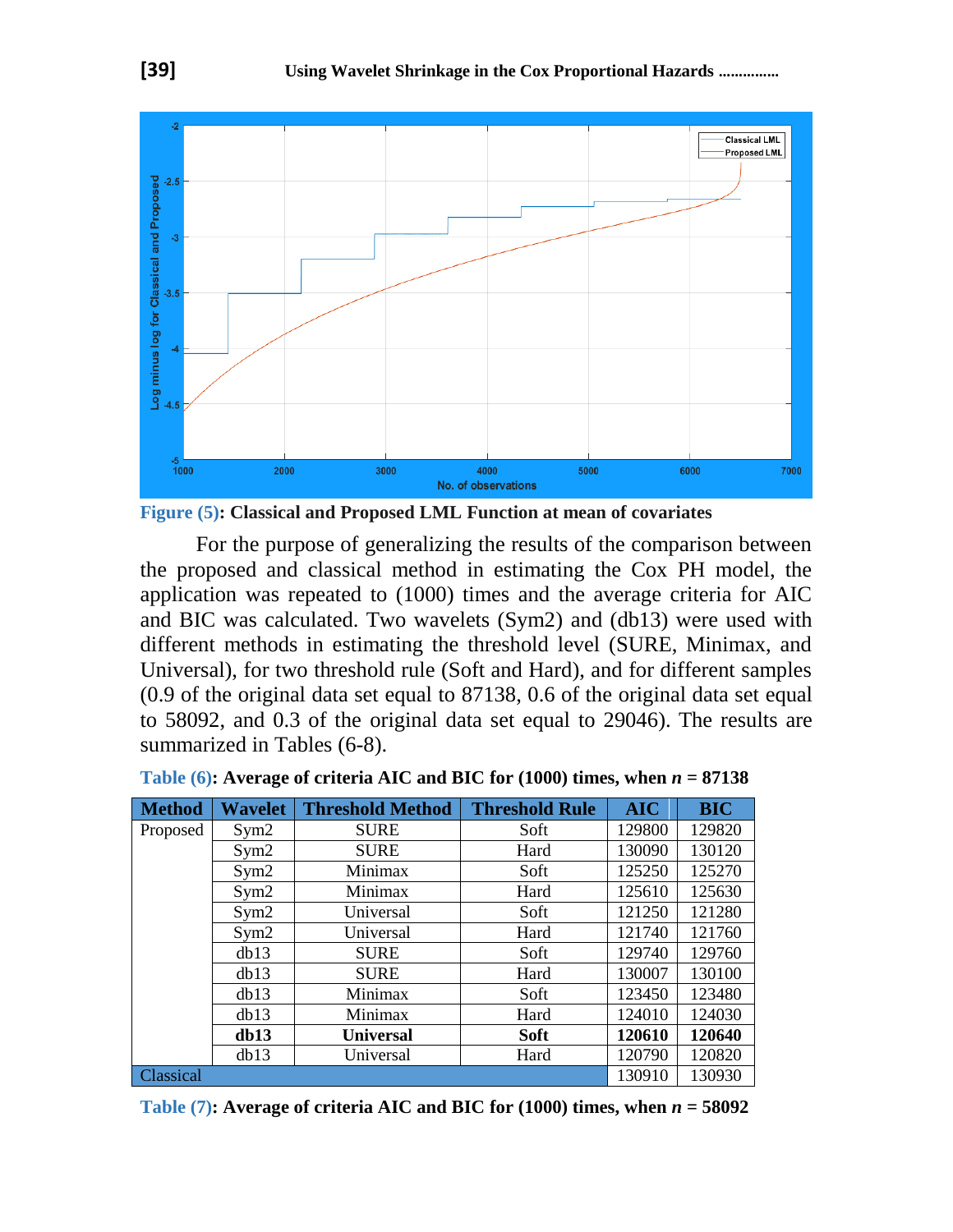| <b>Method</b> | <b>Wavelet</b> | <b>Threshold Method</b> | <b>Threshold Rule</b> | <b>AIC</b> | <b>BIC</b> |
|---------------|----------------|-------------------------|-----------------------|------------|------------|
| Proposed      | Sym2           | <b>SURE</b>             | Soft                  | 83367      | 83389      |
|               | Sym2           | <b>SURE</b>             | Hard                  | 83562      | 83584      |
|               | Sym2           | Minimax                 | Soft                  | 80331      | 80353      |
|               | Sym2           | Minimax                 | Hard                  | 80572      | 80594      |
|               | Sym2           | Universal               | Soft                  | 77667      | 77689      |
|               | Sym2           | Universal               | Hard                  | 77992      | 78014      |
| db13          |                | <b>SURE</b>             | Soft                  | 83324      | 83346      |
|               | db13           | <b>SURE</b>             | Hard                  | 83546      | 83568      |
|               | dh13           | Minimax                 | Soft                  | 79133      | 79155      |
|               | db13           | Minimax                 | Hard                  | 79503      | 79525      |
|               | dh13           | <b>Universal</b>        | <b>Soft</b>           | 77239      | 77261      |
|               | db13           | Universal               | Hard                  | 77359      | 77381      |
| Classical     |                |                         |                       | 84103      | 84124      |

| Table (8): Average of criteria AIC and BIC for (1000) times, when $n = 29046$ |  |  |  |  |  |
|-------------------------------------------------------------------------------|--|--|--|--|--|
|-------------------------------------------------------------------------------|--|--|--|--|--|

| <b>Method</b> | <b>Wavelet</b>    | <b>Threshold Method</b> | <b>Threshold Rule</b> | <b>AIC</b> | <b>BIC</b> |
|---------------|-------------------|-------------------------|-----------------------|------------|------------|
| Proposed      | Sym2              | <b>SURE</b>             | Soft                  | 38984      | 39004      |
|               | Sym2              | <b>SURE</b>             | Hard                  | 39082      | 39102      |
|               | Sym2              | Minimax                 | Soft                  | 37466      | 37487      |
|               | Sym2              | Minimax                 | Hard                  | 37586      | 37607      |
|               | Sym2<br>Universal |                         | Soft                  | 36135      | 36156      |
| Sym2          |                   | Universal               | Hard                  | 36299      | 36320      |
|               | db13              | <b>SURE</b>             | Soft                  | 38964      | 38984      |
|               | db13              | <b>SURE</b>             | Hard                  | 39075      | 39095      |
| dh13          |                   | Minimax                 | Soft                  | 36867      | 36888      |
|               | db13              | Minimax                 | Hard                  | 37052      | 37072      |
|               | db13              | <b>Universal</b>        | <b>Soft</b>           | 35921      | 35941      |
|               | db13              | Universal               | Hard                  | 35981      | 36002      |
| Classical     |                   |                         |                       | 39353      | 39374      |

Tables (6–8) show that all the proposed methods have better efficiency than the classical method in estimating the Cox PH model depending on both average of criteria (AIC and BIC) for various selected samples. And db13 wavelet with Universal threshold method and Soft threshold rule was the best efficient compared with all other proposed methods and with the classical method because it has the lowest average of both criterions and for various selected samples ( $AIC = 120610$ ,  $BIC =$ 120640), (AIC = 77239, BIC = 77261), and (AIC = 35921, BIC = 35941) respectively. For all applications, (db13) Wavelet was better than (Sym2), Universal threshold method was better than SURE and Minimax, and Soft rule better than Hard. Also note that the average values of the two criterions increase with the increase in the sample size, any decrease in the efficiency of the proposed and classical estimated models if the sample size increases.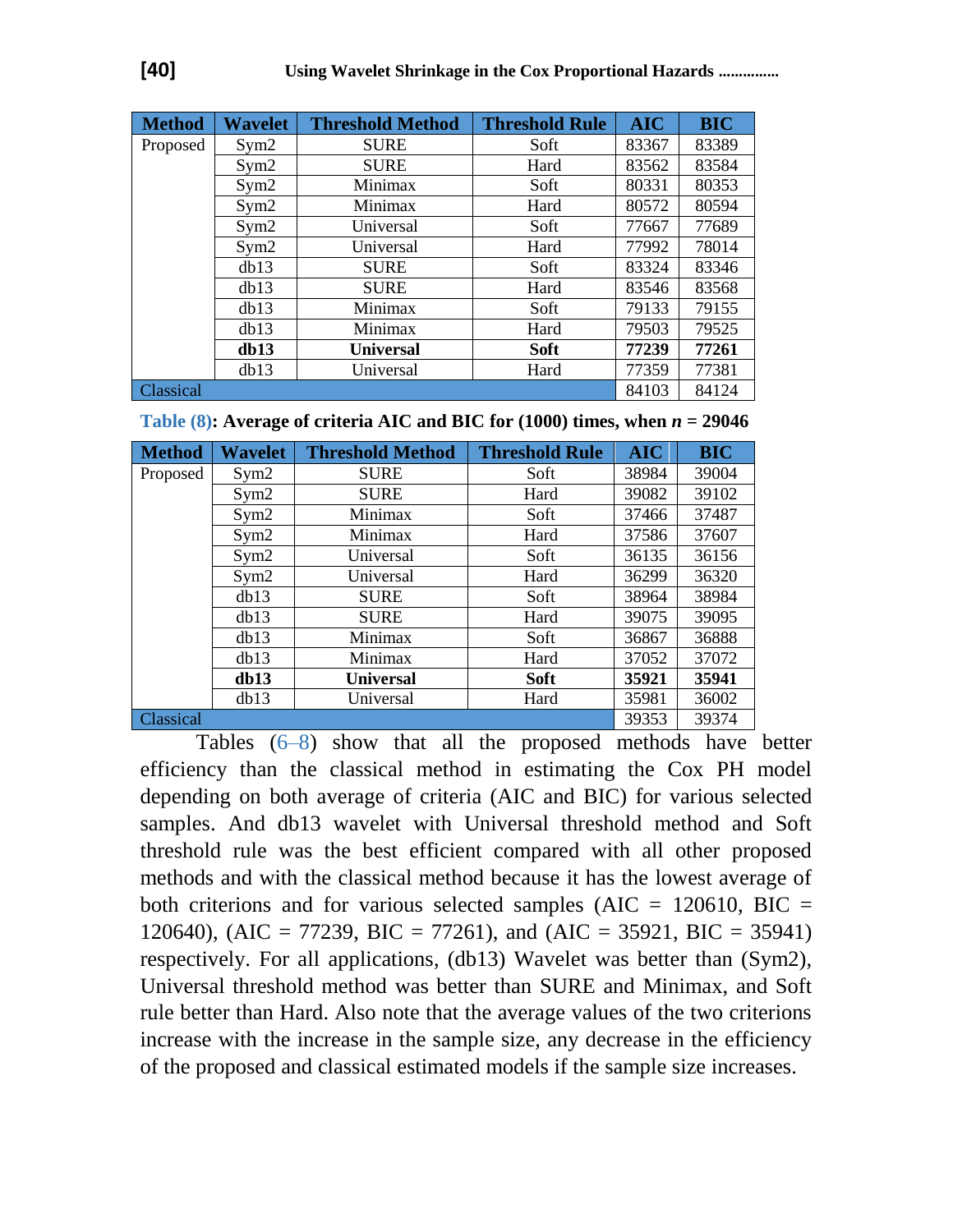## **7. Conclusions**

- 1. The proposed methods (Wavelet shrinkage) have better efficiency than the classical method in estimating the Cox PH model depending on both average of criteria (AIC and BIC) for various selected samples (for simulation and application).
- 2. Db13 wavelet with Universal threshold method and Soft threshold rule was the best efficient compared with all other proposed methods and with the classical method for various selected samples (for simulation and applications).
- 3. For most simulation experiments and applications, (db13) Wavelet was better than (Sym2), Also Universal threshold method was better than SURE and Minimax, and Soft rule better than Hard for all cases.
- 4. The average values of the two criterions increase with the increase in the sample size, any decrease in the efficiency of the proposed and classical estimated models if the sample size increases (for simulation and applications).
- 5. For the application process, the proposed method converted the data from discrete to continuous distribution.

## **8. Recommendations**

- 1. Considering the proposed method for estimating the Cox PH model.
- 2. The use of other types of orthogonal wavelets, methods for estimating the threshold level, and the thresholding rules in estimating the Cox PH model.
- 3. Conducting future studies to estimate the parameters Weibull, Gomppertz, and Log-Logistic Regression model using Wavelet Shrinkage.
- 4. Using a Bayesian approach with Wavelet Shrinkage in estimation the Cox PH model.

# **Appendix**

```
% Program
clc
clear all
%rng('default')
n=300;p1=3;p2=2;K=p1+p2;v1=.5;ru1=.8;ru2=-.8;
```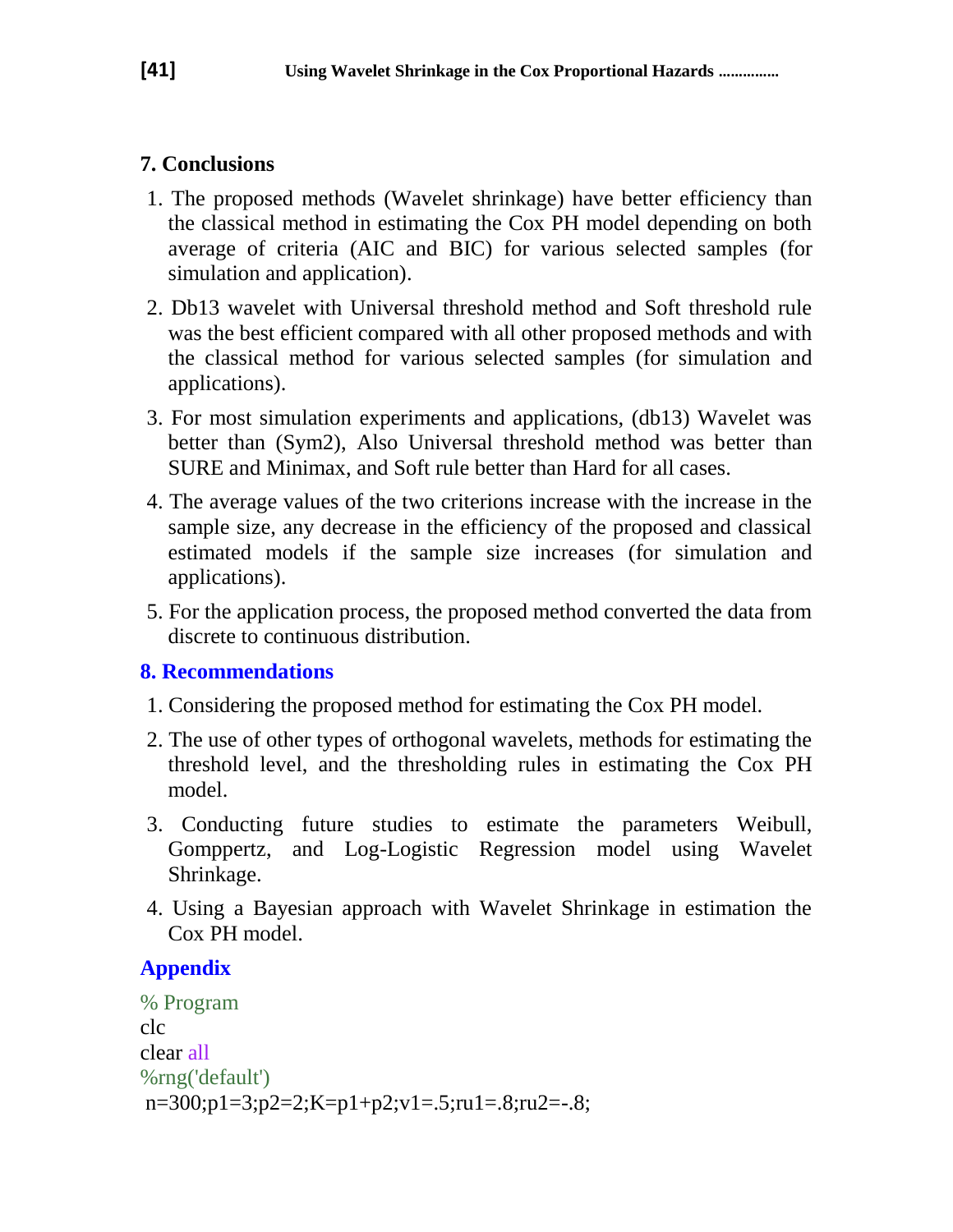```
for i=1:1000x = rand(n,p1)*v1; Censored=[ones(.6*n,1);zeros(0.4*n,1)]; e1=randn(n,1);
x1 = zeros(n,1); x1(1) = e1(1); e2 = randn(n,1);x2 = zeros(n,1);x2(1) = e2(1);beta1=[.5 .75 1]';beta2=[.5 -.5]'; h0=.1;
for i=2:nx1(i)=ru1*x1(i-1)+e1(i); x2(i)=ru2*x2(i-1)+e2(i);end
corrcoef(x2(1:n-1),x2(2:n)); plot(x2(1:n-1),x2(2:n),'.');
% The noise
lambda=0.5; mu=0;b=.25; u=rand(1,n); v=-log(u)/lambda;z = randn(1, n); noise = (mu + b * sqrt(2 * v). * z) * 10;ht=h0.*exp((x^*beta1+[x1 x2]*beta2))+noise;
[bCoxTD, log1, HCoxTD, stats] = ...\text{coxphfit}([x \times 1 \times 2],... ht,...
   'Censoring',Censored,...
   'Baseline',0);
AIC(j)=-2*logl+2*(K+1);BIC(j)=-2*logl+log(n)*K;
% proposed
XD = wdenoise(ht,'Wavelet','db13',
'DenoisingMethod','universal','ThresholdRule','soft');
[bCoxTD, log1, HCoxTD, stats] = ...\cosh\left(\left[x \times 1 \times 2\right],\right) XD,...
   'Censoring',Censored,...
   'Baseline',0);
AICw(j)=-2*logl+2*(K+1);BICw(j)=-2*logl+log(n)*K;
end
MAIC=mean(AIC); MAICw=mean(AICw);
MBIC=mean(BIC); MBICw=mean(BICw); 
[MAIC MBIC MAICw MBICw]
```
## **References**

- 1. Aako, O.L. and Are, S.O., (2020), comparison of Cox, Weibull, Gompertz and Log-Logistic regression models in survival analysis of hypertensive patients.
- 2. Chaubey, Y. P., Doosti, H., and Prakasa Rao, B. L. S. (2008), Wavelet based estimation of derivative of a density for negatively associated process. Journal of Statistical Theory and Practice, 2(3) 453-463.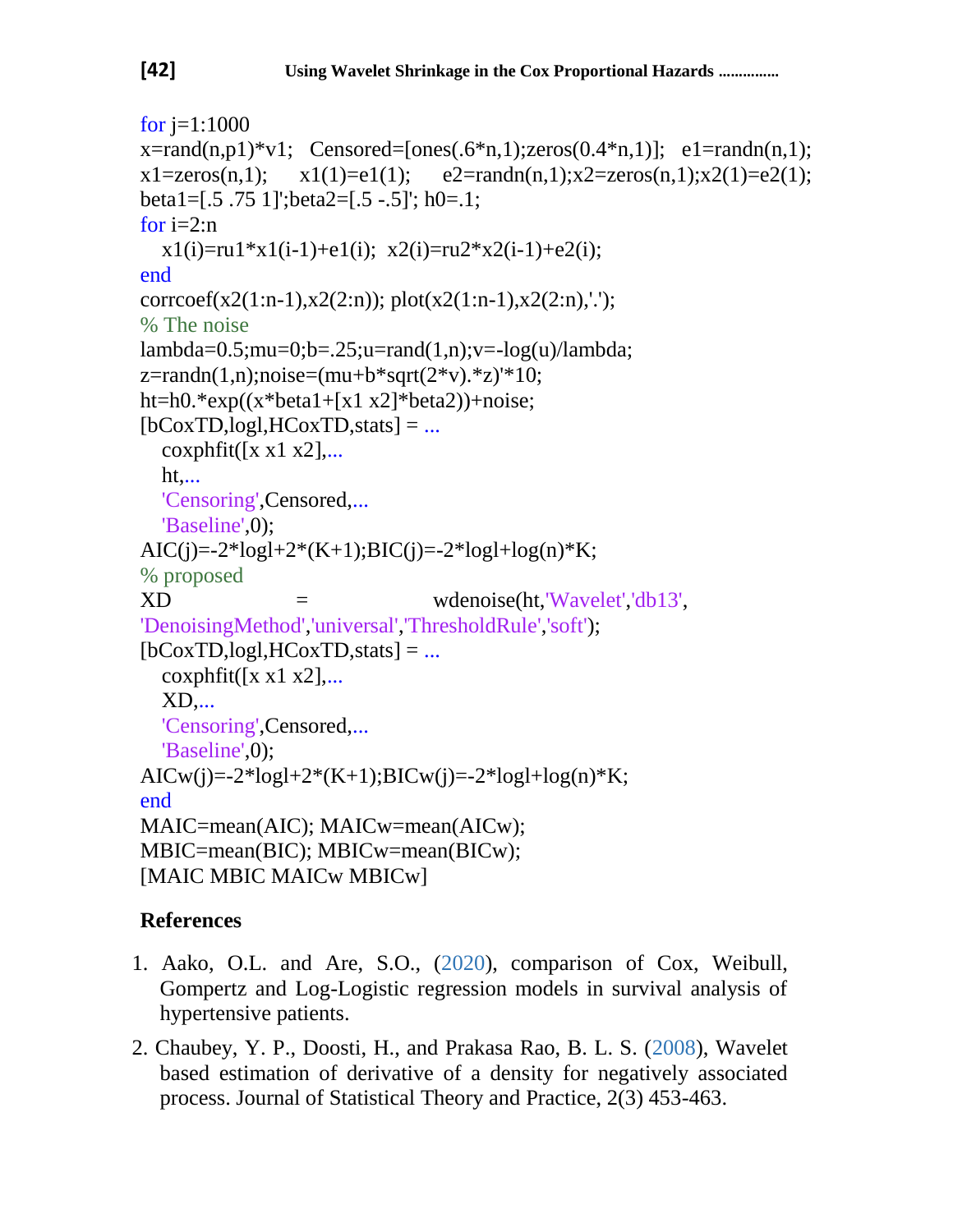- 3. Christophe Chesneau, Junke Kou and Fabien Navarro, (2019), Linear wavelet estimation in regression with additive and multiplicative noise, HAL Id: hal-01877543 https://hal.archives-ouvertes.fr/hal-01877543v2
- 4. Cox DR (1972), Regression models and life-table. (With discussion). J Royal Stati Soci B, 34, 187-220.
- 5. Donald B. Percival, Muyin Wang and James E. Overland, (2004), An Introduction to Wavelet Analysis with Application to Vegetation Time Series, University of Washington
- 6. Donoho D. L. and Johnstone I. M. , (1994) , Ideal Spatial Adaptation by Wavelet Shrinkage , Biometrika , 81 , 425-550
- 7. Eddy Armand Kwessi Nyandjou, (2011), Efficient Rank Regression with Wavelets Estimated Scores, dissertation submitted to the Graduate Faculty of Auburn University
- 8. Ekman, A., (2017), Variable selection for the Cox proportional hazards model: A simulation study comparing the stepwise, lasso and bootstrap approach.
- 9. Gail, M., Krickeberg, K., Samet, J., Tsiatis, A. and Wong, W., (2007), Statistics for biology and health.
- 10. Harrell, F.E., (2015), Cox proportional hazards regression model. In Regression modeling strategies (pp. 475-519). Springer, Cham.
- 11. Iolanda Lo Cascio , (2007), Wavelet Analysis and De-noising: new Tool for Economists, University of London.
- 12. Jeena Joy1, Salice Peter2, Neetha John3, (2013), de-noising using soft thresholding, International Journal of Advanced Research in Electrical, Electronics and Instrumentation Engineering, Vol. 2, Issue 3.
- 13. [Jinru Wang,](https://www.worldscientific.com/doi/abs/10.1142/S0219691320500204) [Zhenming Zhang,](https://www.worldscientific.com/doi/abs/10.1142/S0219691320500204) [Xue Zhang,](https://www.worldscientific.com/doi/abs/10.1142/S0219691320500204) and [Xiaochen Zeng](https://www.worldscientific.com/doi/abs/10.1142/S0219691320500204) (2020), Wavelet pointwise estimations under multiplicative censoring, International Journal of Wavelets, Multiresolution and Information Processing.
- 14. Katsuyuki Hagiwara, (2021), Bridging between soft and hard thresholding by scaling, Faculty of Education Mie University (Mie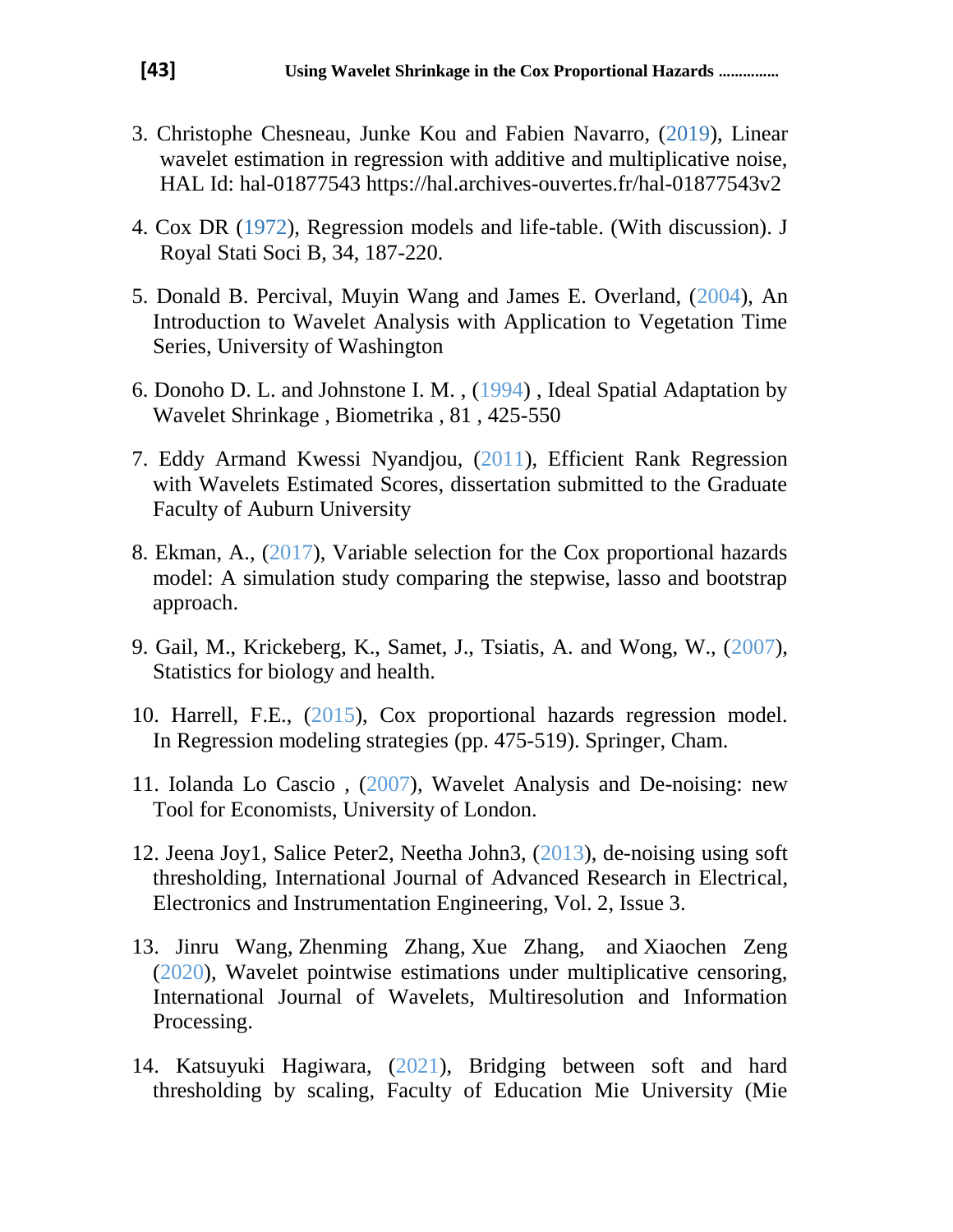Univ.)

- 15. Lawless JF, (1998), Parametric models in survival analysis. In encyclopedia of Biostatistics. Armitage P. Colton T. Wiley: New York, 3254-64.
- 16. Linyuan Li, Brenda MacGibbon, and Christopher Valenta, (2006), On wavelet estimation in censored regression, University of New Hampshire, USA.
- 17. Linyuan Li, Brenda MacGibbon, and Christopher Valenta, (2007), On the minimax optimality of wavelet estimators with censored data, Journal of Statistical Planning and Inference, University of New Hampshire, USA
- 18. Liu, Y., (2005), Incorporating time-dependent covariates in the Cox proportional hazards model: The LVAR approach (Doctoral dissertation, Purdue University).
- 19. Prakasa Rao, B. L. S. (1996), Nonparametric estimation of the derivatives of a density by the method of wavelets. Bull. Inform. Cyb., 28, 91-100.
- 20. Ramazan Gengay, Faruk Selguk and Brandon Whitcher, (2002), An Introduction to Wavelet and other Filtering Methods in Finance and Economics.
- 21. Rinku Saikia and Manash Pratim Barman, (2016), Comparing Cox Proportional Hazard Model and Parametric Counterpart in the Analysis of Esophagus Cancer Patient Data, IOSR Journal of Mathematics (IOSR-JM) e-ISSN: 2278-5728, p-ISSN: 2319-765X. Volume 12, Issue 5, PP 16-21 www.iosrjournals.org
- 22. Rogério Porto, Pedro Morettin, Donald Percival, and Elisete Aubin, (2016), Wavelet shrinkage for regression models with random design and correlated errors, Braz. J. Probab. Stat. 30(4): 614-652, DOI: 10.1214/15-BJPS296
- 23. Royston, P. and Lambert, P.C., (2011), Flexible parametric survival analysis using Stata: beyond the Cox model (Vol. 347). College Station, TX: Stata Press.